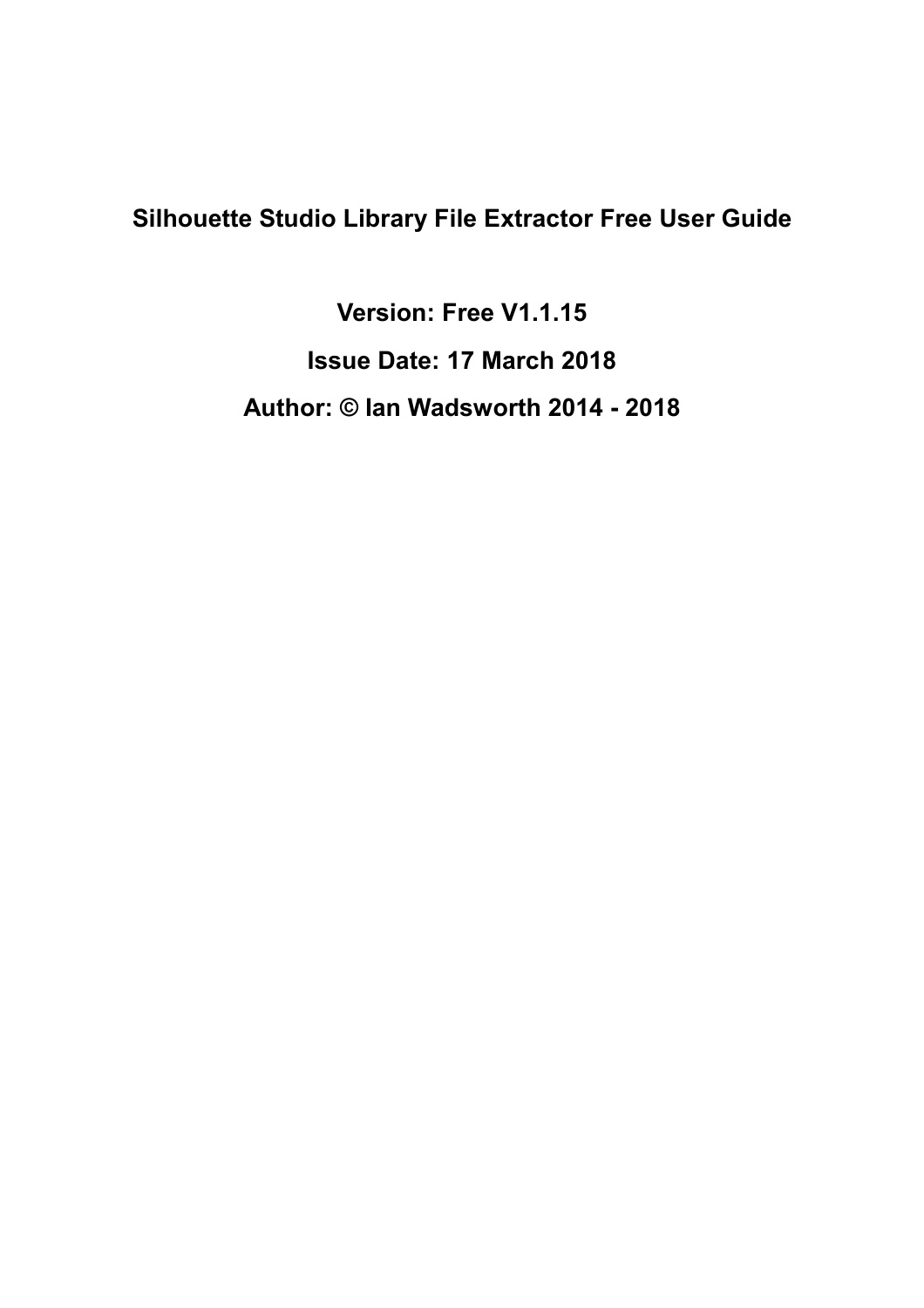### **Table of Contents**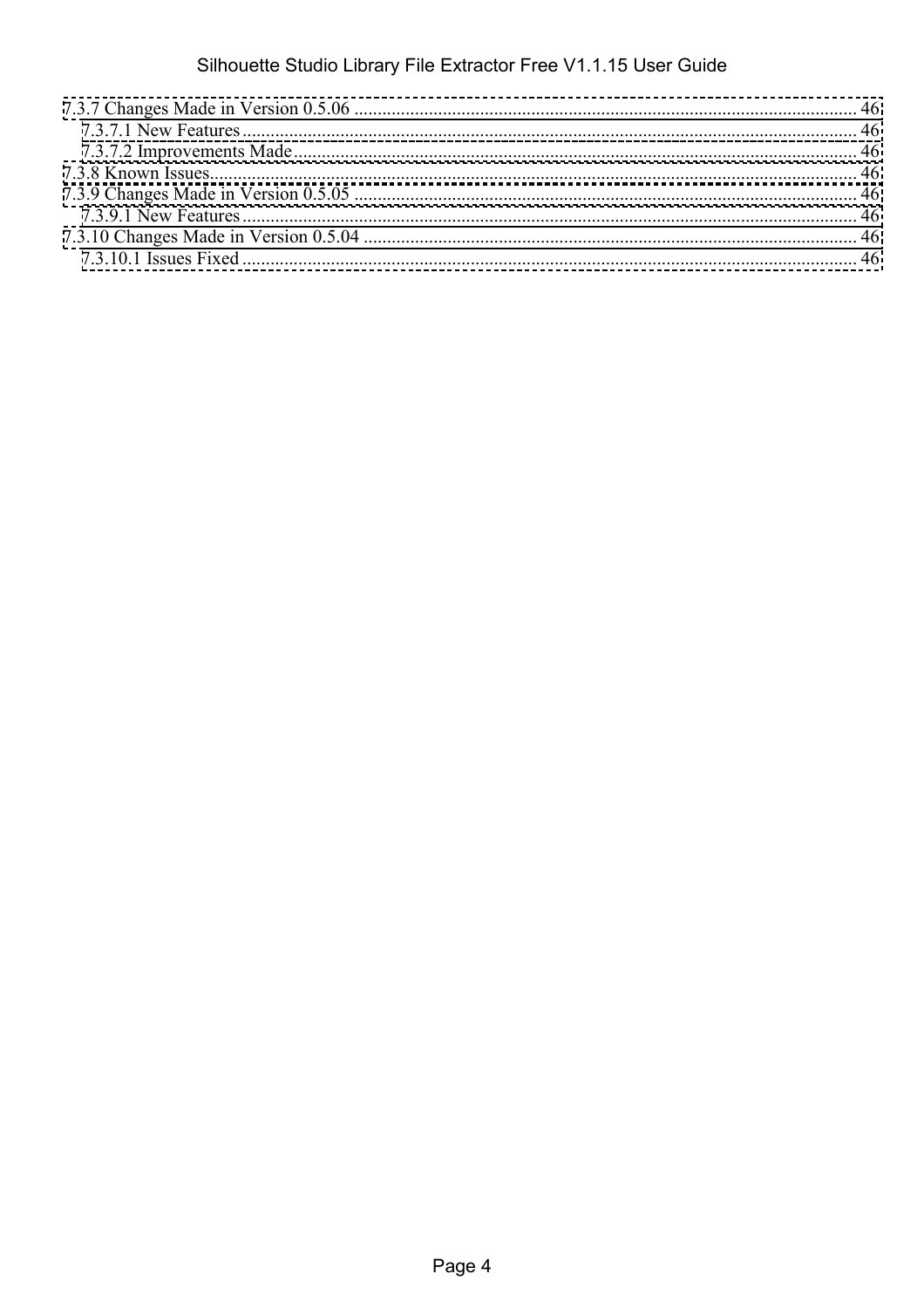### **Table of Pictures**

| PICTURE 1 PROGRESS BAR DURING THE READING OF THE LIBRARY ENTRIES 14             |     |
|---------------------------------------------------------------------------------|-----|
| PICTURE 2 SCREEN SHOT OF THE SILHOUETTE STUDIO LIBRARY FILE CONVERTER FREE (NON |     |
|                                                                                 | .14 |
|                                                                                 |     |
|                                                                                 |     |
|                                                                                 |     |
|                                                                                 |     |
|                                                                                 |     |
|                                                                                 |     |
| PICTURE 8 MY LIBRARY SHOWING THE FOLDERS AND TOTALS (NON CLOUD VERSION)  18     |     |
|                                                                                 |     |
|                                                                                 |     |
|                                                                                 |     |
|                                                                                 |     |
|                                                                                 |     |
|                                                                                 |     |
|                                                                                 |     |
|                                                                                 |     |
|                                                                                 |     |
|                                                                                 |     |
| PICTURE 19 ALL THE LIBRARY ENTRIES SELECTED (NON CLOUD VERSION)  27             |     |
| PICTURE 20 SOME OF THE LIBRARY ENTRIES SELECTED (NON CLOUD VERSION) 28          |     |
|                                                                                 | 29  |
| PICTURE 22 THE LIBRARY ENTRIES FOLDERS IN SILHOUETTE STUDIO LIBRARY FILE        |     |
|                                                                                 |     |
|                                                                                 |     |
| PICTURE 24 THE LIBRARY ENTRIES FOLDERS IN SILHOUETTE STUDIO LIBRARY FILE        |     |
|                                                                                 |     |
|                                                                                 |     |
|                                                                                 |     |
|                                                                                 |     |
|                                                                                 |     |
|                                                                                 |     |
|                                                                                 |     |
|                                                                                 |     |
|                                                                                 |     |
| PICTURE 33 THE EXTRACTED LIBRARY ENTRIES UN-CHECKED AND ENTRY NAME IN GREEN     |     |
|                                                                                 |     |
|                                                                                 |     |
| PICTURE 35 SELECTING THE ERROR AND WARNING OR LIBRARY ENTRIES PROCESSED  37     |     |
|                                                                                 |     |
|                                                                                 |     |
|                                                                                 |     |
|                                                                                 |     |
|                                                                                 |     |

### **List of Tables**

| TABLE 1 MAPPING OF SILHOUETTE STUDIO LIBRARY TO THE EXTRACTED DESTINATION |  |
|---------------------------------------------------------------------------|--|
| FOLDER (NON CLOUD VERSION).                                               |  |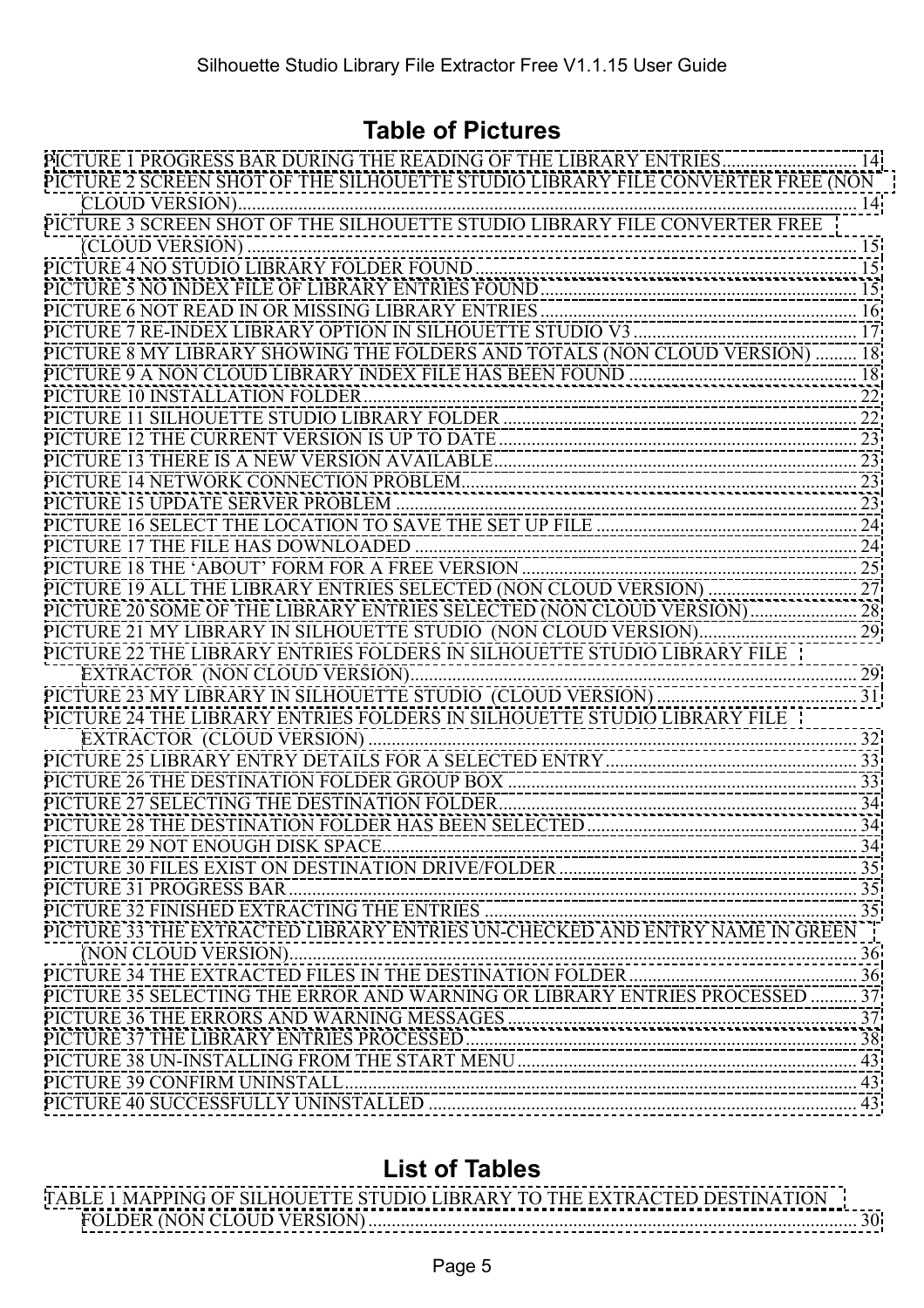| TABLE 2 MAPPING OF SILHOUETTE STUDIO LIBRARY TO THE EXTRACTED DESTINATION |  |
|---------------------------------------------------------------------------|--|
|                                                                           |  |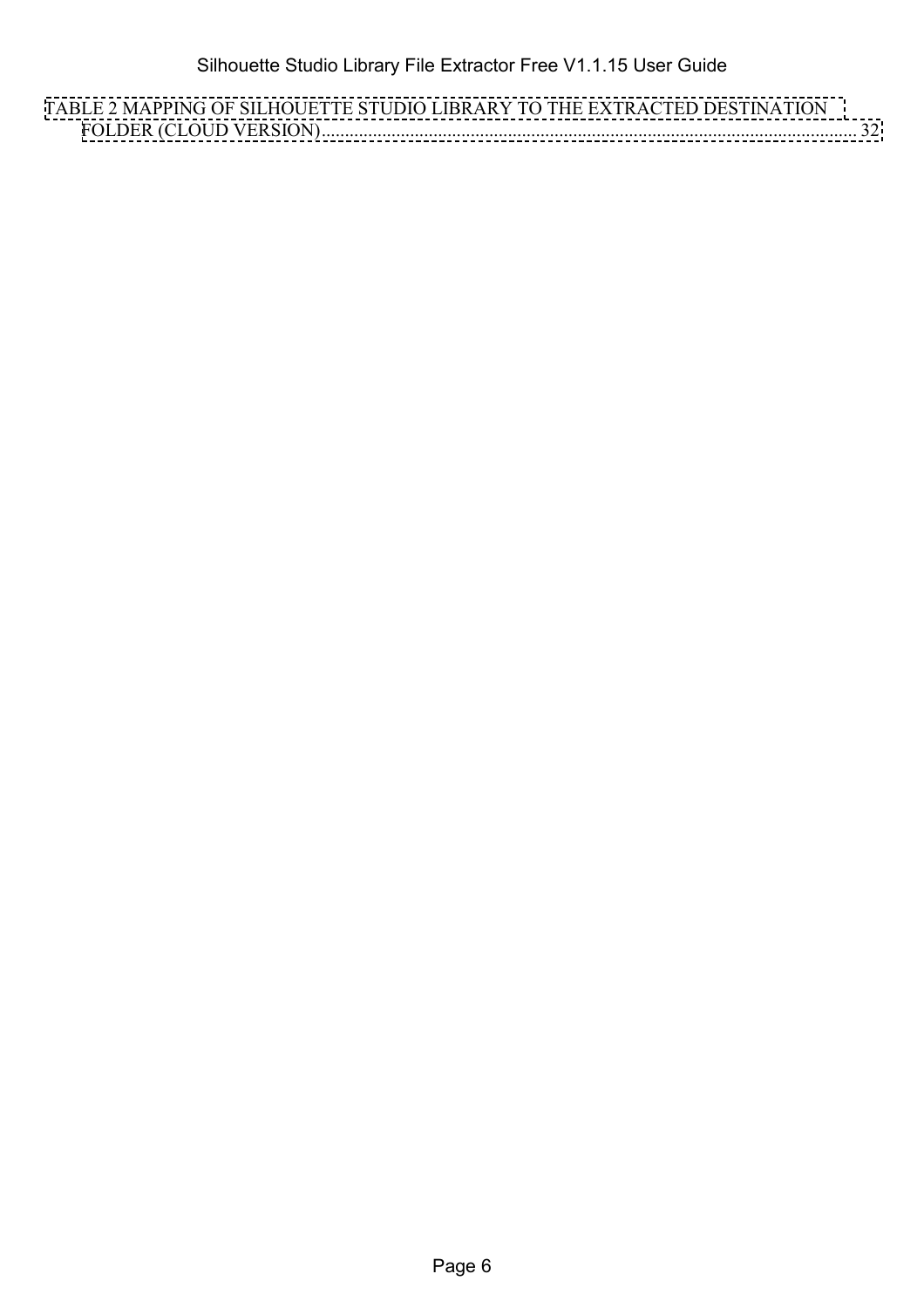# <span id="page-6-0"></span>**1. Document Details**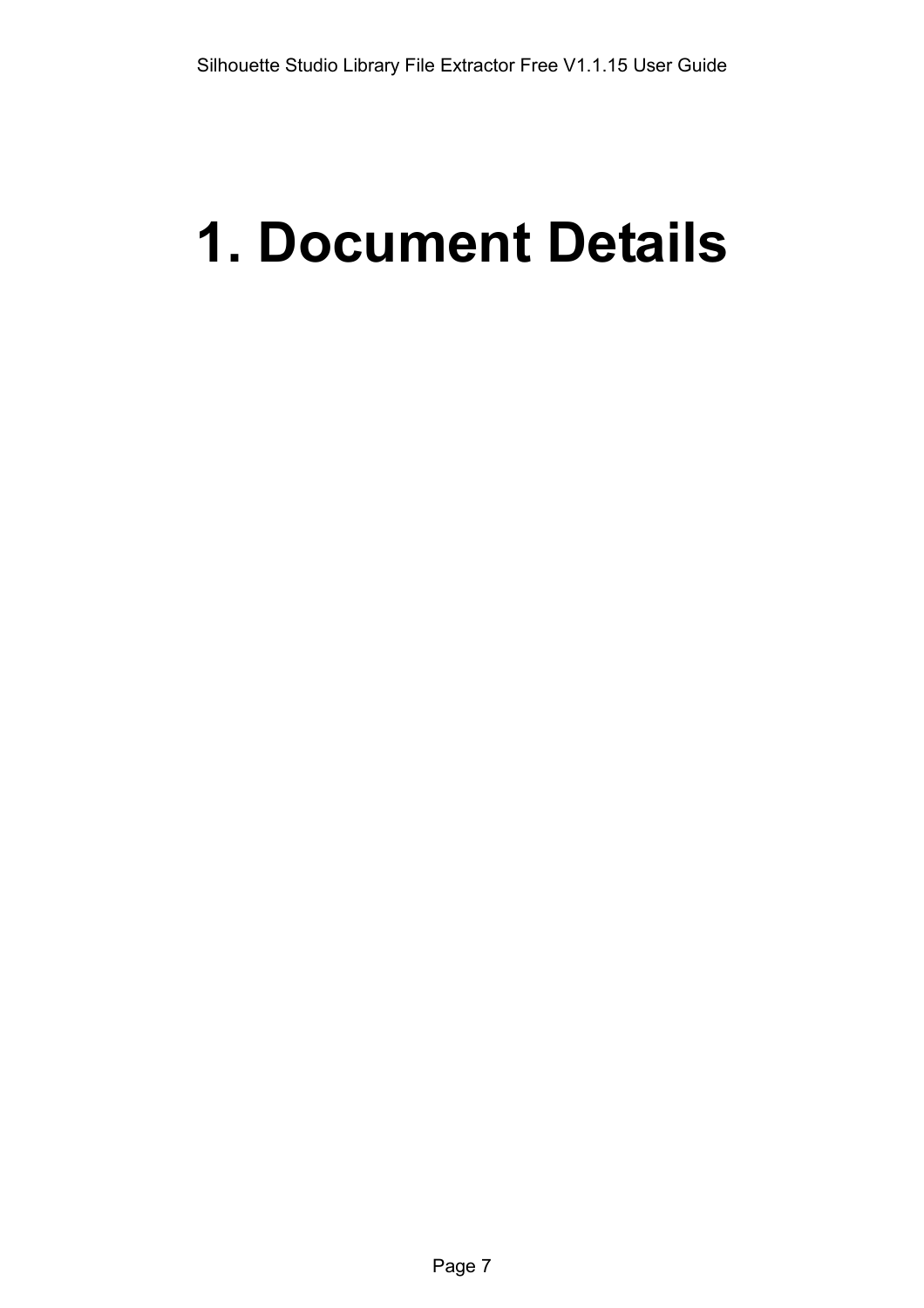# <span id="page-7-0"></span>**1.1 Summary**

This is the release for the Silhouette Studio Library Converter Free release V1.1.15.

# **1.2 Supersedes**

None.

# **1.3 Version History**

| <b>Version</b> | <b>Date</b>      | <b>Details</b>                                                           |
|----------------|------------------|--------------------------------------------------------------------------|
| 0.00           | 31 December 2014 | Authors & Contributors at this version<br>Ian Wadsworth.<br>First issue. |
|                |                  |                                                                          |

# **1.4 Copyright**

This document, test files, executables and related files are copyright of Ian Wadsworth (except where indicated), and must not be distributed to any un-authorised testers without the consent of Ian Wadsworth.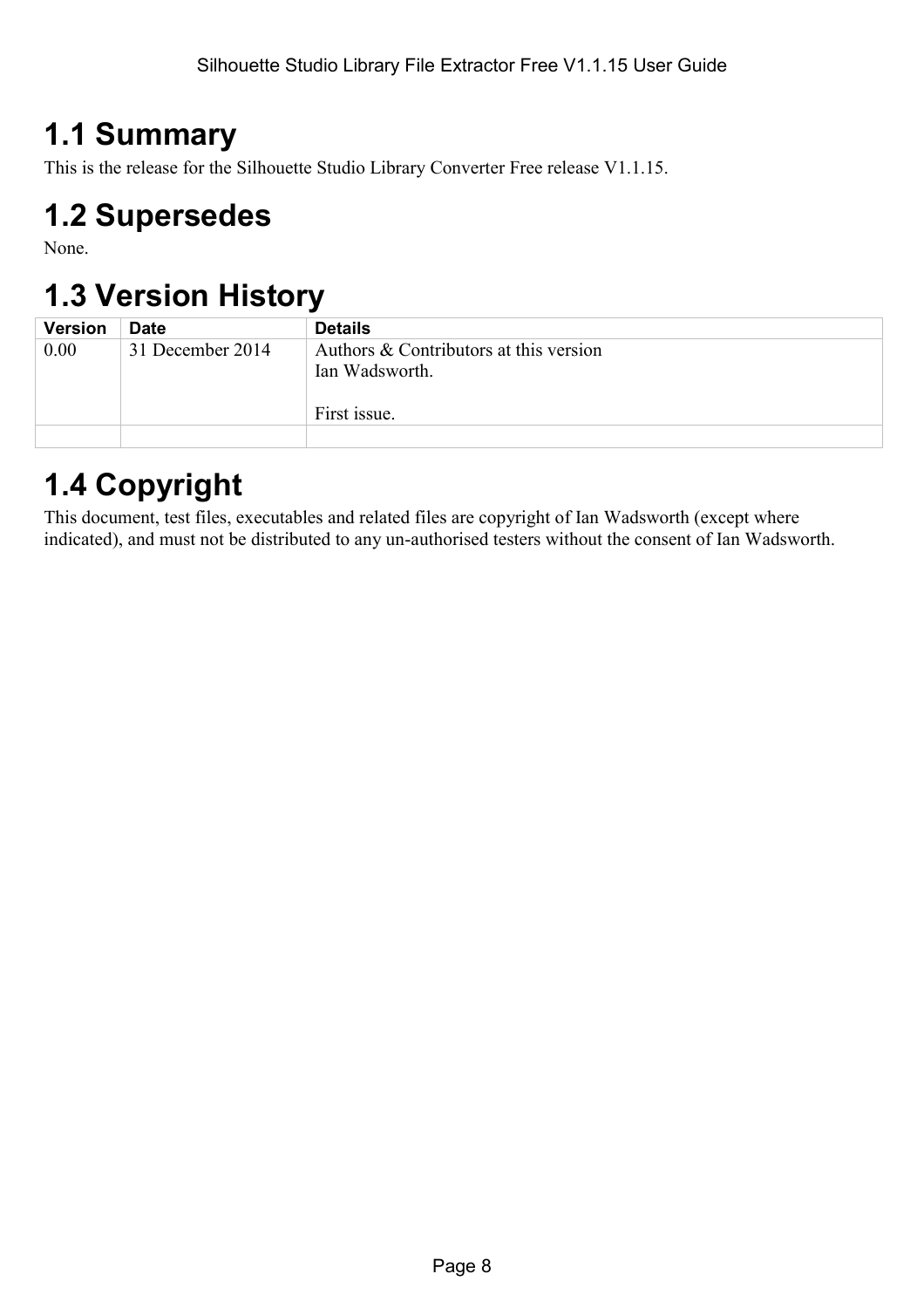# <span id="page-8-0"></span>**2. Release and System Requirements Information**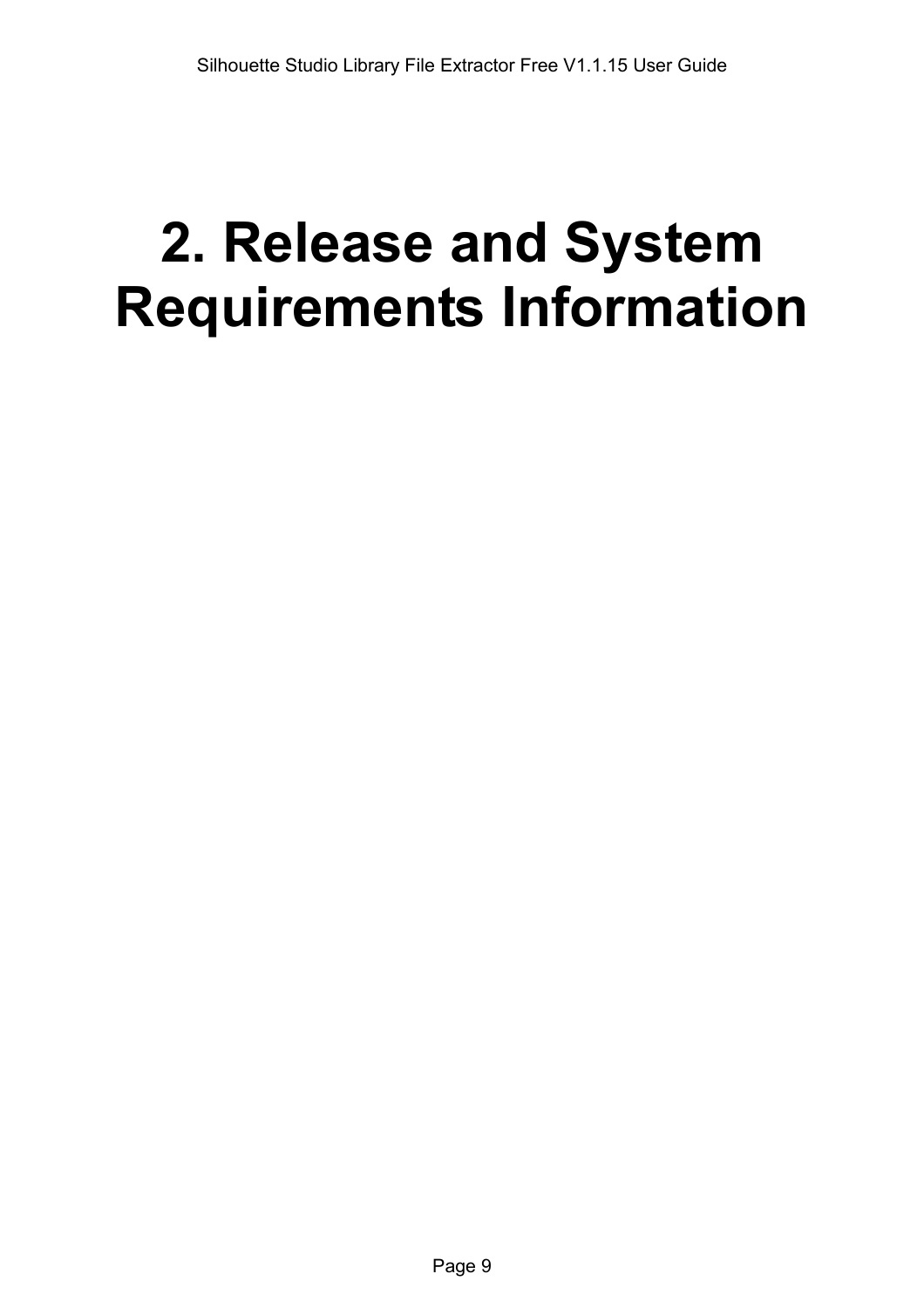### <span id="page-9-0"></span>**2.1.1 Disclaimer**

There is no association between the Intellectual Property owner of this application and Silhouette America. This is NOT Silhouette America approved. In other words, they don't own or control it.

# **2.1.2 Copyright of the Extracted Files**

This creates a copy of the Silhouette Studio library files/images. This does not change the copyright or licence terms of any of the extracted files. These still belong to the author/owner of the original files/images, which will also apply to the extracted files/images.

# **2.2 Software Use**

- The software is supplied as is. It may contain defects, and may not be fit for purpose.
- The author cannot be held responsible for any loss of data caused by using the application.
- It has been checked for viruses, but it is up to the user to check that their system have the latest antivirus software installed and enabled.

# **2.3 Copyright Acknowledgements**

All registered trademarks are recognised, and are not used to exclusively promote the application.

# **2.4 End User Licence**

Please read the document ' $\epsilon_{\text{m1a}}$ .rtf'.

- The software is licensed, and is not owned.
- No selling or renting of the executable file
- Internationally copyright protected.
- It may not be re-sold, rented, etc.
- Please don't distribute the executable file, link it to this website

# **2.5 Release Notes**

The latest release/update is also available from the Ideas R Us Software website [\(http://www.ideas-r-us](http://www.ideas-r-us-software.uk/)[software.uk/\)](http://www.ideas-r-us-software.uk/), from the Downloads web page.

A help forum is at <http://www.ideas-r-us.co.uk/forum/>

# **2.5.1 Changes Made in Version 1.1.15**

#### **2.5.1.1 New Features**

- Cloud library entry extraction has now been fully implemented.
- A menu item in the help menu to the location of the Silhouette Studio Library files.
- The file extension of the library entry name has been added in the Library Entries Details group box.
- The progress bar is updated when the Cloud Library Entries are being read in.
- New category descriptions for 'Printable Pattern' and 'eBook' category types.

### **2.5.1.2 Issues Fixed**

• All the files in the folders of the destination folder were being searched to see if the folder was empty, and was taking too long. Fixed.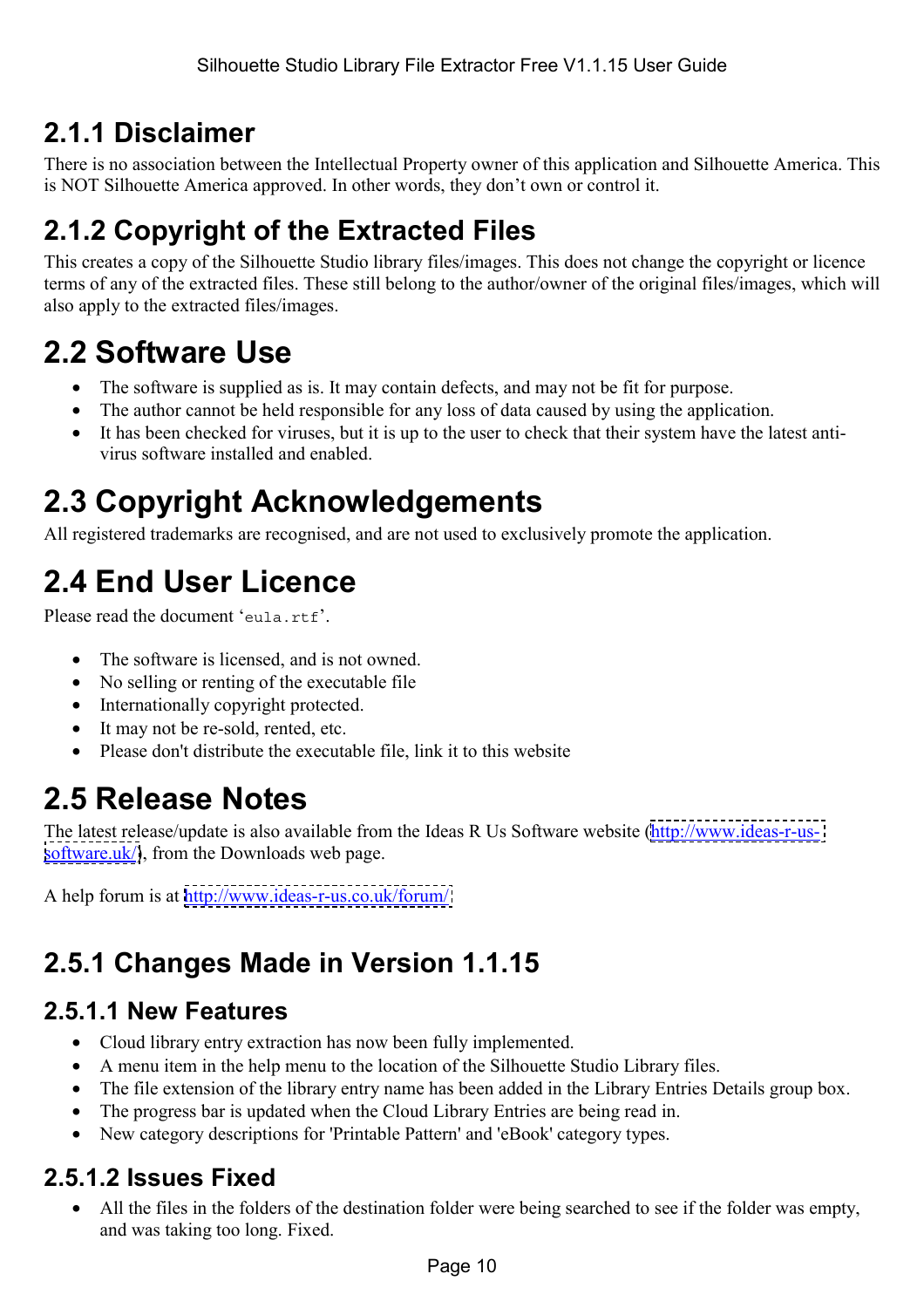- <span id="page-10-0"></span>• A JPEG file type was not detected. Fixed.
- Some of the preview thumbnails in the Studio Library Entry are 300 x 300 pixels, whilst others are 100 x 100 pixels. The picture thumbnail preview box did no show the image at the correct size. Fixed.
- Some Cloud Library Entry names in the tree-view list had a file extension. Removed the file extension from the Cloud Library Entry name. Fixed.

#### **2.5.1.3 Improved**

- Removed the comma at the end of the keywords list for Non-cloud Library Entries.
- Added a spaced between the commas fro Cloud Library Entry keywords.
- The time taken to un-check all the extracted library entries in the tree-view list.

# **2.6 Reporting Issues (Bugs)**

Issues can be reported by going to the forum at [http://www.ideas-r-us.co.uk/forum/.](http://www.ideas-r-us.co.uk/forum/)

# **2.7 System Requirements**

- Requires Windows XP, Windows Vista, Windows 7, Windows 8.x or Windows 10.
- At least 3MB of hard disk space
- The application uses about 25MB of DRAM.
- Requires the Microsoft .NET Framework 3.5 Service Pack 1 (Requires at least Service Pack 2 Win XP), if not already installed. The installer will detect if the framework is installed or not.
	- o If you have Internet access it can be downloaded from [http://www.microsoft.com/en](http://www.microsoft.com/en-gb/download/details.aspx?id=25150)[gb/download/details.aspx?id=25150](http://www.microsoft.com/en-gb/download/details.aspx?id=25150) (about 235MB)
	- o If no Internet access, it may be on the operating systems install disk.

The supplied files are: -

```
SilhouetteStudioLibraryFileExtractor.exe 
SilhouetteStudioLibraryFileExtractorUserGuide.pdf 
eula.rtf 
unins000.dat 
unins000.exe
```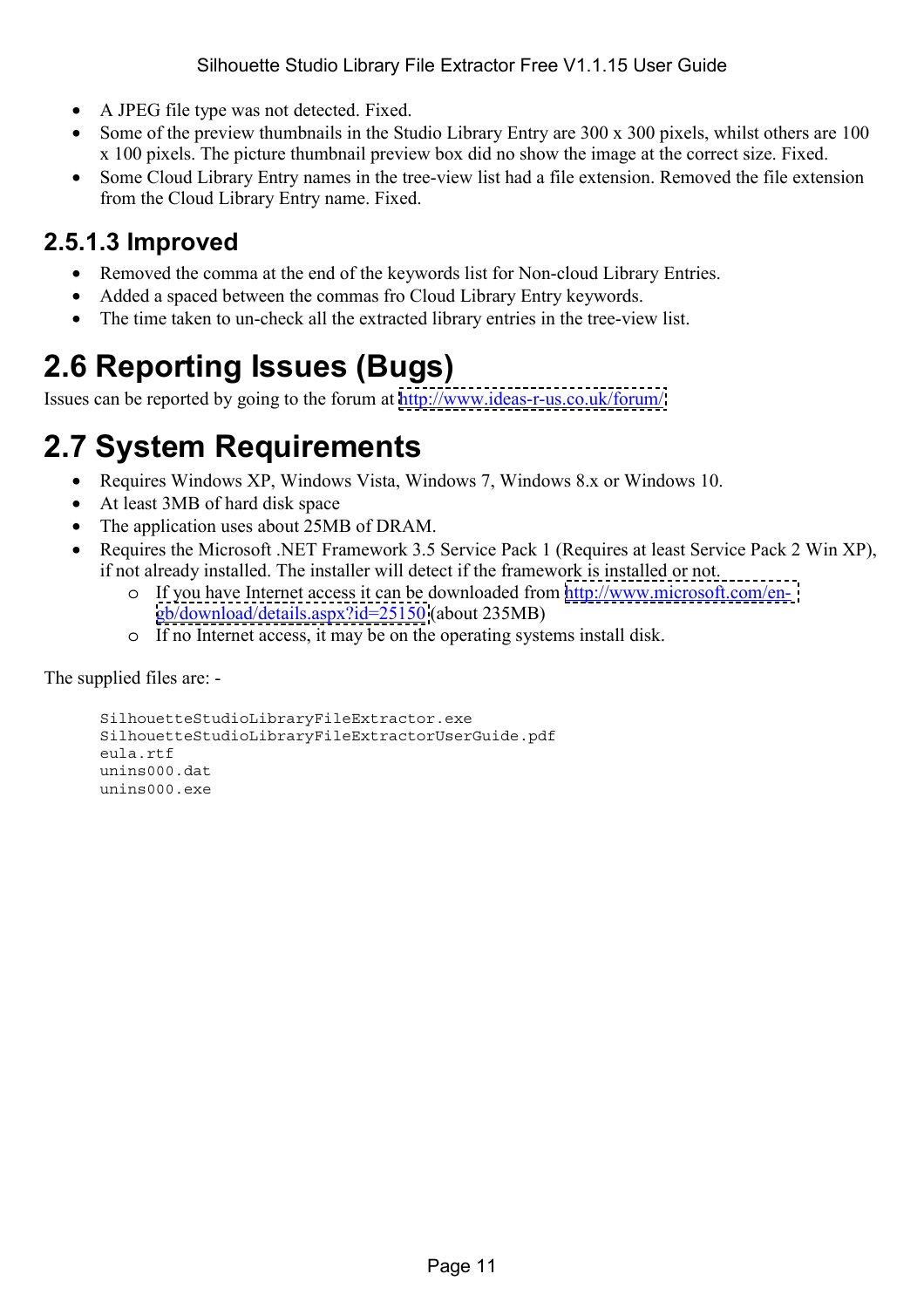# <span id="page-11-0"></span>**3. The Application**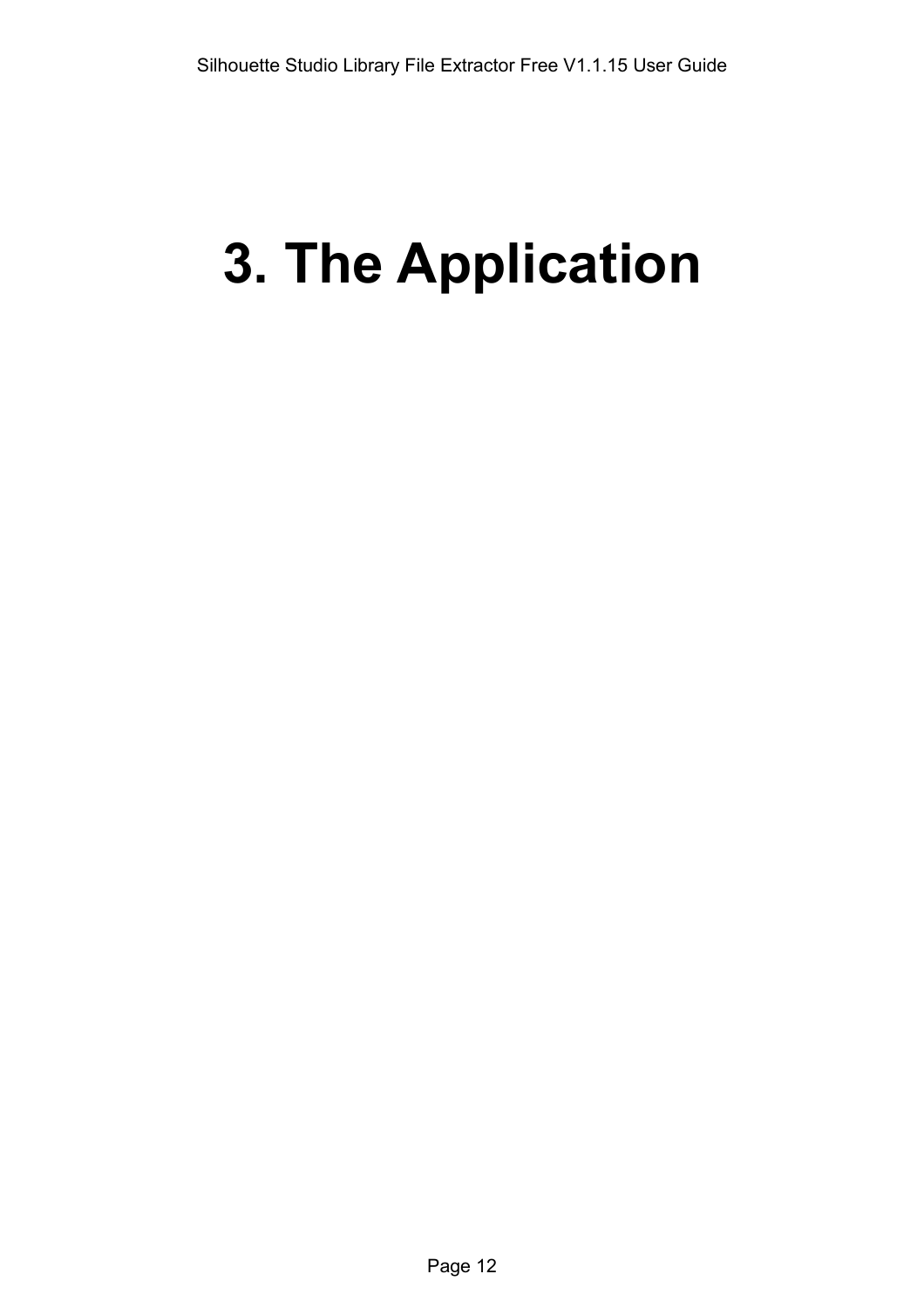# <span id="page-12-0"></span>**3.1 Background Information**

The entries in the Silhouette Studio library don't use human readable names; the filenames are converted to numbers. This makes it difficult to see the files.

The library entries in Silhouette Studio library can store any file type supported by Silhouette Studio (e.g., BMP, PNG, GSD, Studio). Each entry in the library consists of a file drawing/image type, a preview thumbnail and some user entered information about the file.

All the files downloaded from the Silhouette Design Store ([http://www.silhouettedesignstore.com/\)](http://www.silhouettedesignstore.com/) are first stored in the Recent Downloads folder, but they can be later moved to any user created folder.

### **3.1.1 The Silhouette Studio Cloud Update**

Starting with Silhouette Studio version 3.7.026 that was released on the 26 April 2016, the Silhouette Studio Library Structure has been changed to allow 'Cloud' storage of some of the library files. All the files will be copied to the cloud52 folder.

# **3.2 Main Features**

The application will extract the original file type, the preview thumbnail and the library file details for each library entry in the Silhouette Studio library.

A folder/file viewer allows one or more library entries to be selected, and extracted.

The extraction produces 3 types of file: -

- 1. The original file format that was imported into the library, Bitmap/Raster or Vector file
- 2. The preview thumbnail as displayed in the Silhouette Studio software, a PNG bitmap
- 3. The library file details (Artist, Description, Category, Keywords), in a text file

The fonts, patterns, and recycle folder are extracted.

The extracted folder structure of the Silhouette Studio library is maintained.

# **3.3 Running the Application**

Silhouette Studio Library Converter Free can be run with the Silhouette Studio open, but sometimes the library is only updated when Silhouette Studio is closed.

There are three ways that the Silhouette Studio Library Converter Free application can be started: -

- 1. Clicking on the desktop program icon (if created).
- 2. From the start menu -> Programs -> Ideas R Us Software -> Silhouette Studio Library File Extractor Free -> Silhouette Studio Library File Extractor Free (if created).
- 3. By clicking on the SilhouetteStudioLibraryFileExtractor.exe in the SilhouetteStudioLibraryFileExtractorFree folder (where the application was installed).

While the library entries are being read in, a progress bar will be displayed (see [Picture 1 Progress Bar During](#page-13-0)  [the Reading of the Library Entries\)](#page-13-0). This may take some time depending on the number of library entries in the Silhouette Studio Library.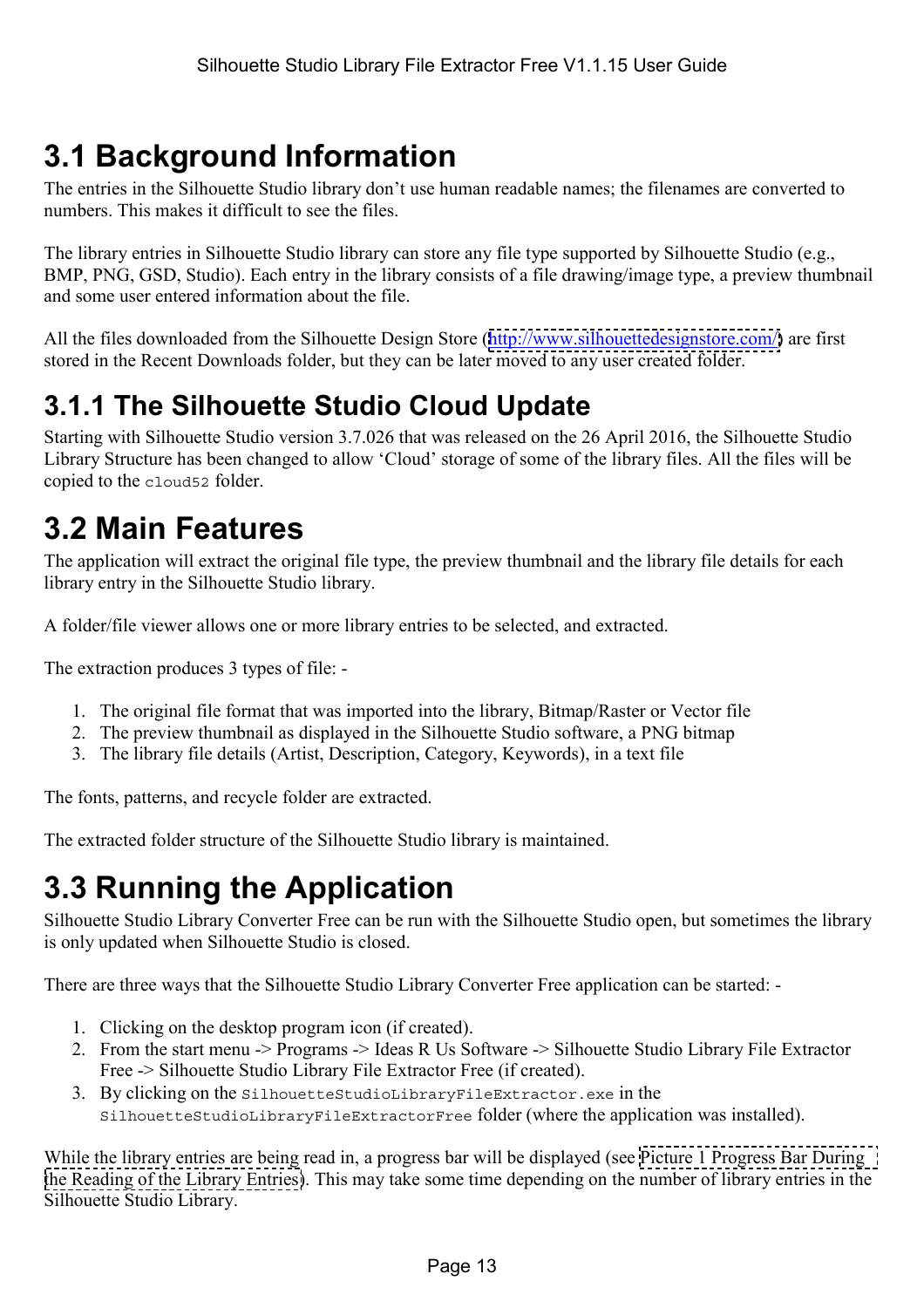<span id="page-13-0"></span>The main form will appear (see Picture 2 Screen Shot of the Silhouette Studio Library File Converter Free (Non Cloud Version)), or if the Cloud version of the software is being used (see Picture 3 Screen Shot of the Silhouette Studio Library File Converter Free (Cloud Version)).

The total number of Cloud or Non Cloud entries will be shown.

If there is no Silhouette Studio library an error message will be displayed (see [Picture 4 No Studio Library](#page-14-0)  [Folder Found](#page-14-0) or [Picture 5 No Index File of Library Entries Found\)](#page-14-0).

#### **Picture 1 Progress Bar During the Reading of the Library Entries**

| Progress |                                |
|----------|--------------------------------|
|          | Processing, please wait        |
|          |                                |
|          | Library Entries Processed: 328 |

#### **Picture 2 Screen Shot of the Silhouette Studio Library File Converter Free (Non Cloud Version)**

| <b>8 Silhouette Studio Library File Extractor</b>    |                               |                    |                                                        | $\Box$ $\Box$ $\times$   |
|------------------------------------------------------|-------------------------------|--------------------|--------------------------------------------------------|--------------------------|
| Help<br>File                                         |                               |                    |                                                        |                          |
| Destination Folder                                   |                               |                    | Library Entry Details                                  |                          |
|                                                      |                               | $\cdots$           | Entry Name                                             |                          |
|                                                      |                               |                    |                                                        |                          |
| Required Disk Space: 0 MB                            |                               |                    |                                                        |                          |
| Free Disk Space: 0 MB                                |                               |                    |                                                        |                          |
| <b>Library Entries</b>                               |                               |                    |                                                        |                          |
| <b>Total Cloud Entries:</b>                          | Total Non-Cloud Entries : 443 | Collapse<br>Expand |                                                        |                          |
| Non-Cloud<br>ė-1<br>00000Patterns<br>田               |                               |                    |                                                        |                          |
| Fonts<br>$\overline{E}$                              |                               |                    |                                                        |                          |
| Library<br>$\oplus$<br><b>Patterns</b><br>$\boxplus$ |                               |                    |                                                        |                          |
| <b>Recycle Bin</b><br>田                              |                               |                    |                                                        |                          |
|                                                      |                               |                    | Messages                                               |                          |
|                                                      |                               |                    |                                                        | $\overline{\phantom{a}}$ |
|                                                      |                               |                    |                                                        |                          |
|                                                      |                               |                    |                                                        |                          |
|                                                      |                               |                    |                                                        |                          |
|                                                      |                               |                    |                                                        |                          |
|                                                      |                               |                    | $ \langle \cdot  $<br>100                              | $\mathbf{E}$             |
|                                                      |                               |                    | Show Messages                                          |                          |
|                                                      |                               |                    | <b>Errors and Warnings</b> C Library Entries Processed |                          |
|                                                      |                               |                    |                                                        |                          |
| Library Entries Selected: 0                          |                               |                    |                                                        | Extract                  |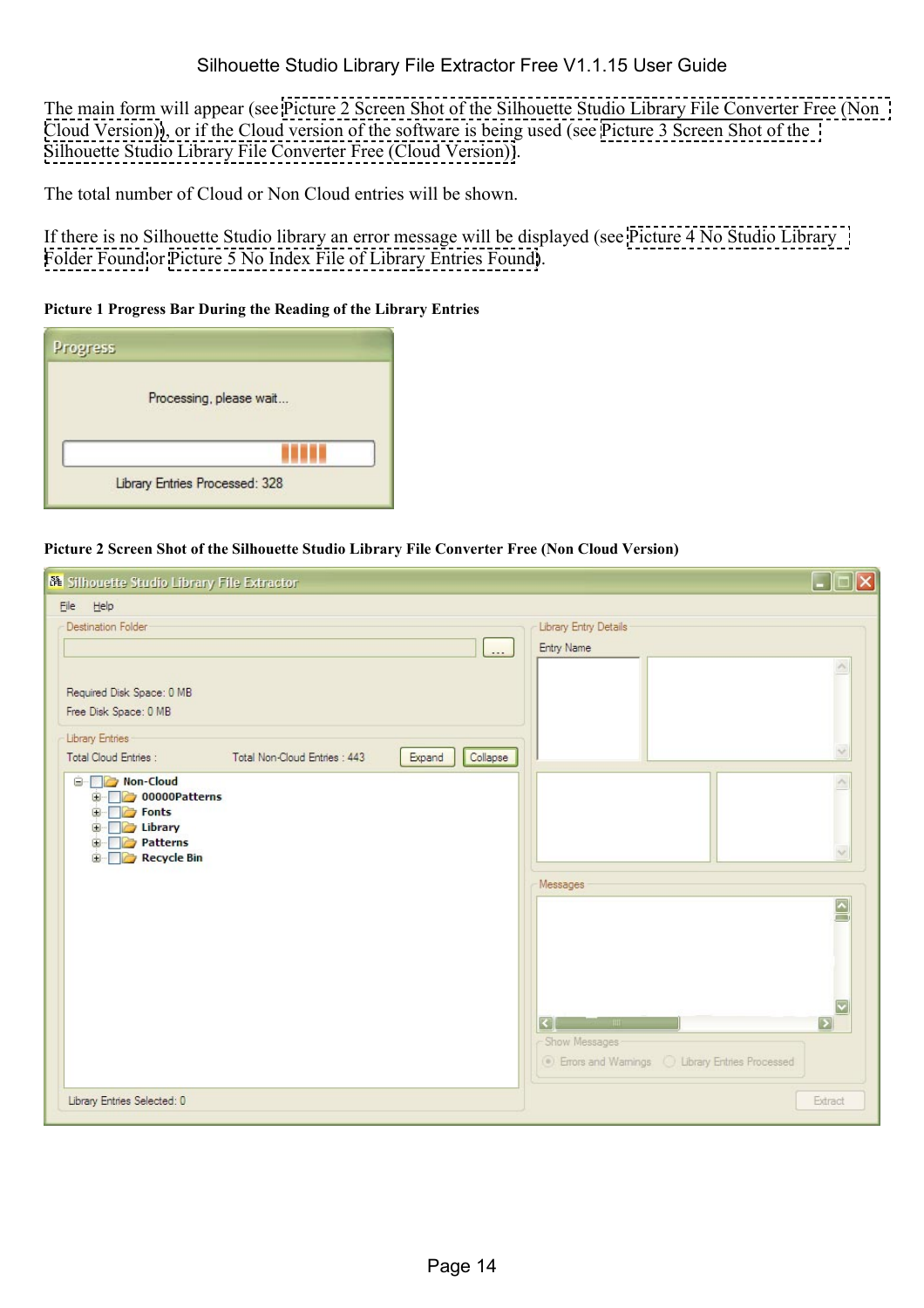<span id="page-14-0"></span>**Picture 3 Screen Shot of the Silhouette Studio Library File Converter Free (Cloud Version)** 

| <b>M</b> Silhouette Studio Library File Extractor                                                                                                                                                                                                                                                                                                                                 | $\square$ $\times$                                                                                                                                                                                                                                                                |
|-----------------------------------------------------------------------------------------------------------------------------------------------------------------------------------------------------------------------------------------------------------------------------------------------------------------------------------------------------------------------------------|-----------------------------------------------------------------------------------------------------------------------------------------------------------------------------------------------------------------------------------------------------------------------------------|
| Help<br>File                                                                                                                                                                                                                                                                                                                                                                      |                                                                                                                                                                                                                                                                                   |
| <b>Destination Folder</b><br>Library Entry Details<br>Entry Name<br>$\dddotsc$<br>Required Disk Space: 0.00 MB<br>Free Disk Space: 1153 MB<br><b>Library Entries</b><br>Collapse<br>Total Cloud Entries: 122<br>Total Non-Cloud Entries :<br>Expand<br>anyname@anytown.co.uk<br>8-<br>E Library<br>Patterns<br>Œ.<br><b>E</b> Local User<br>E Library<br>Messages<br>***** Errors | Error, the library entry is missing.                                                                                                                                                                                                                                              |
| ___<br>Show Messages                                                                                                                                                                                                                                                                                                                                                              | Local User\Library\Untitled Folder\BooCard<br>Error, the library entry is missing.<br>Local User\Library\Test\2 Groups of 2 Shap<br>Error, the library entry is missing.<br>Local User\Librarv\User Designs\backblue<br>- 1111<br>Errors and Warnings   Library Entries Processed |
| Library Entries Selected: 0                                                                                                                                                                                                                                                                                                                                                       | Extract                                                                                                                                                                                                                                                                           |

#### **Picture 4 No Studio Library Folder Found**



**Picture 5 No Index File of Library Entries Found** 



### **3.3.1 Not Read in Or Missing Library Entries**

If the Silhouette Studio Library Index File has missing entries in it, or the library entry file itself may have been deleted or is corrupt, an error message will be displayed (see [Picture 6 Not Read in or Missing Library Entries\)](#page-15-0).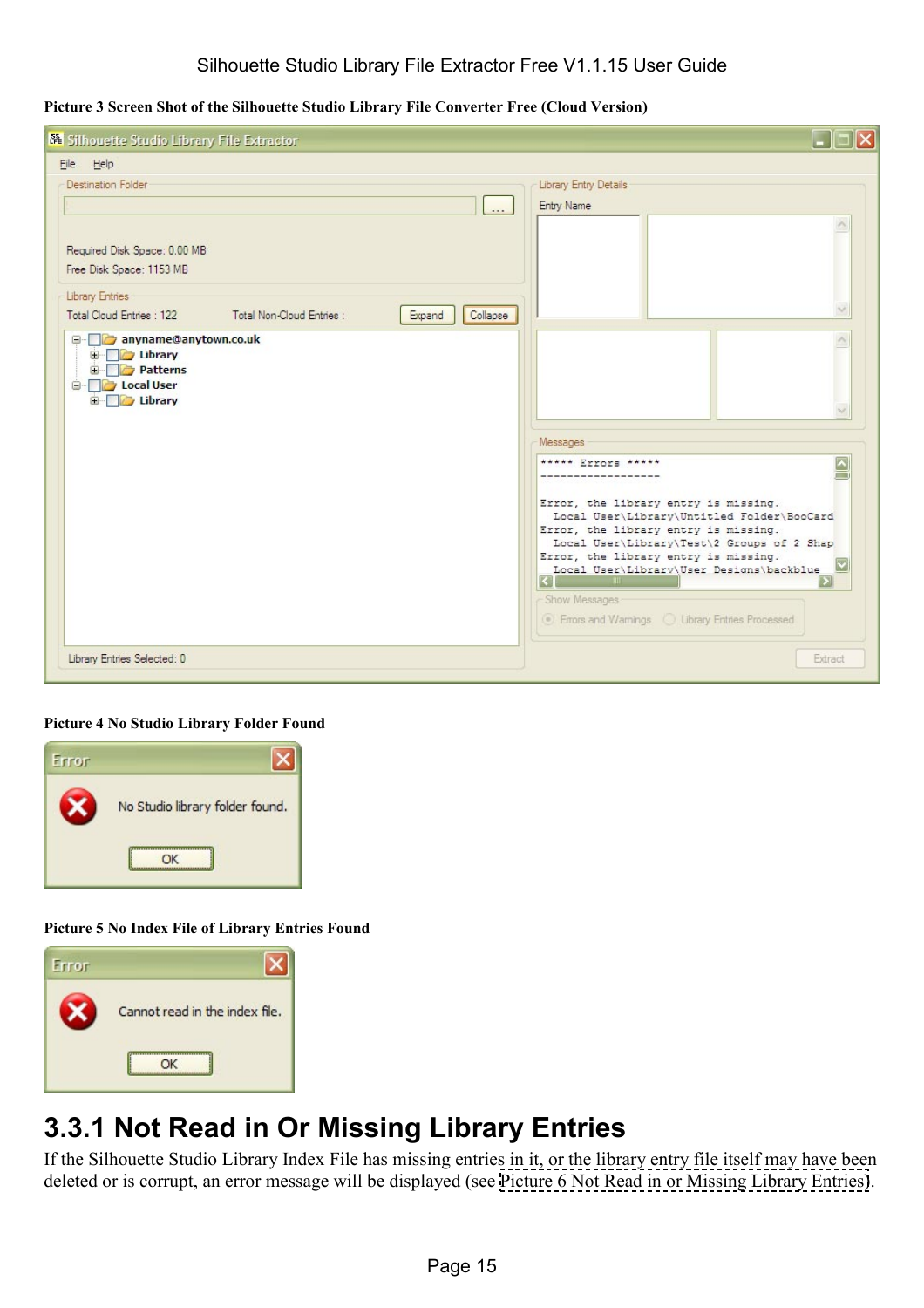<span id="page-15-0"></span>The library index may need re-indexing, especially after a library entry has been deleted from the library (it will be placed in the Recycle Bin).

#### **Picture 6 Not Read in or Missing Library Entries**



- To re-index the Silhouette Studio library, exit the Silhouette Studio Library File Extractor, and start Silhouette Studio.
- From the menu, select Edit -> Preferences..., then click the Reindex Library... button (see Picture 7 [Re-index Library Option in Silhouette Studio V3\)](#page-16-0).
- Start the Silhouette Studio Library File Extractor, the Library Files count and the folders should now be the same as in My Library (see [Picture 8 My Library Showing the Folders and Totals \(Non Cloud](#page-17-0)  [Version\)\)](#page-17-0)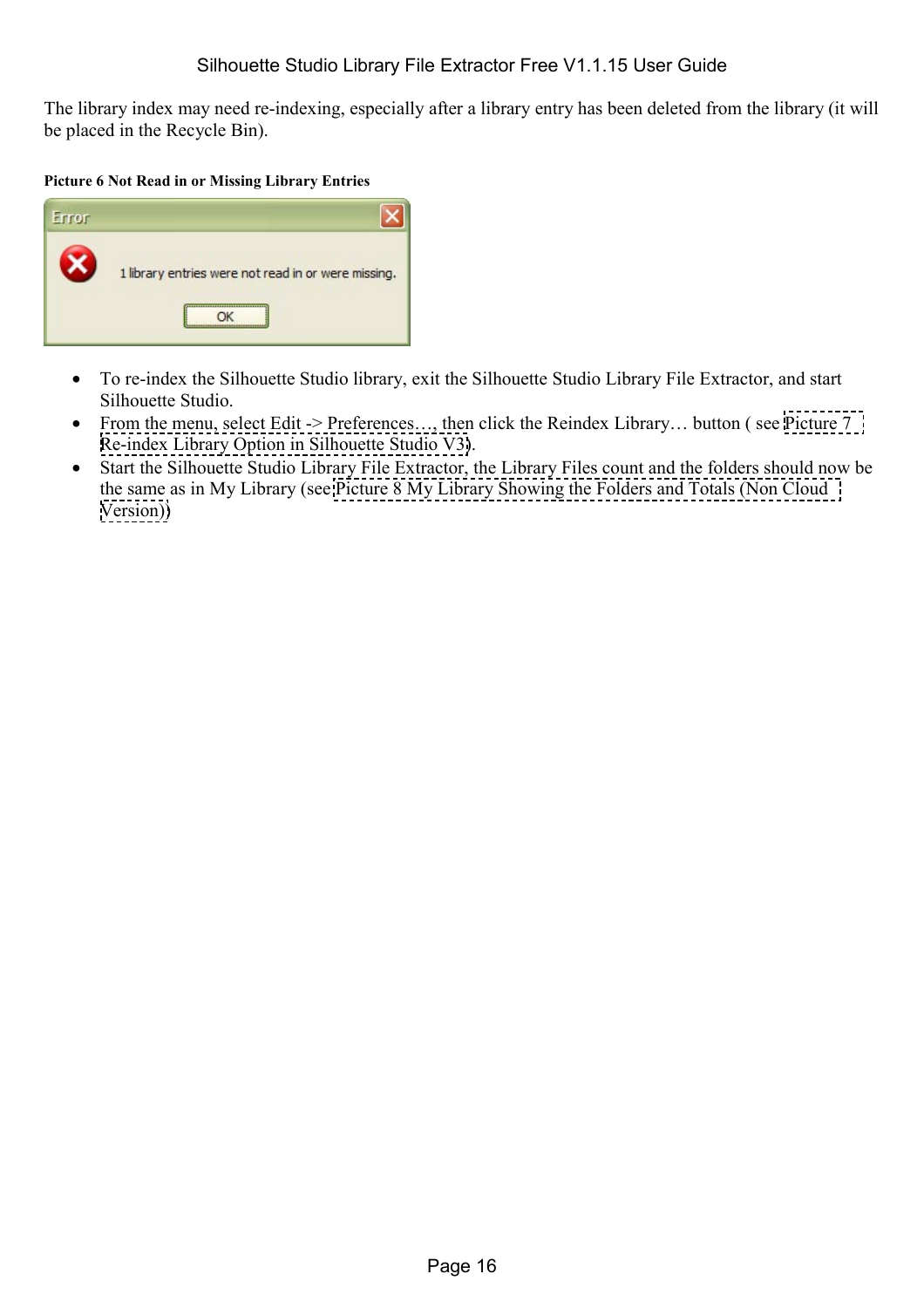<span id="page-16-0"></span>**Picture 7 Re-index Library Option in Silhouette Studio V3** 

| <b>PREFERENCES</b>                |              |  |
|-----------------------------------|--------------|--|
|                                   |              |  |
| General                           |              |  |
| <b>Defaults</b>                   |              |  |
| <b>Display</b>                    |              |  |
| <b>Editing</b>                    |              |  |
| <b>Import Options</b>             |              |  |
| <b>Selection</b>                  |              |  |
| <b>Silhouette Devices</b>         |              |  |
| <b>Advanced</b>                   |              |  |
| Advanced                          |              |  |
| <b>Restore Factory Defaults</b>   |              |  |
| Reindex Library                   |              |  |
| <b>Set Library Permissions</b>    |              |  |
| <b>Restore pre-loaded designs</b> |              |  |
| <b>Reset Library</b>              |              |  |
| <b>OpenGL Settings</b>            |              |  |
| Cancel                            | <b>Apply</b> |  |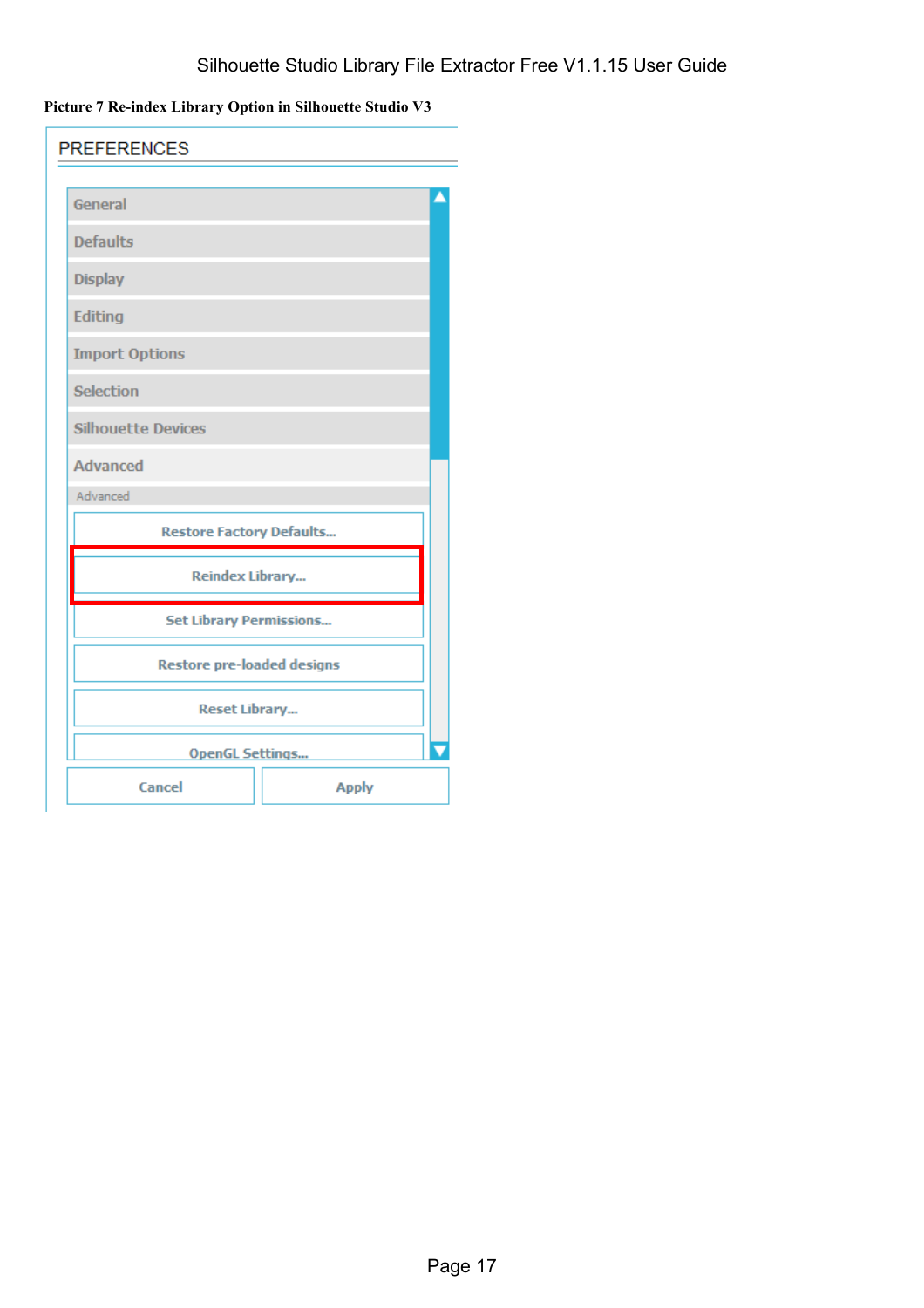<span id="page-17-0"></span>**Picture 8 My Library Showing the Folders and Totals (Non Cloud Version)** 

| <b>MY LIBRARY</b>                 |  |  |  |
|-----------------------------------|--|--|--|
| 朤<br>Show All Designs (344)       |  |  |  |
| Aa My Fonts (1)                   |  |  |  |
| My Patterns (6)<br>$\sim$ $\sim$  |  |  |  |
| My Library                        |  |  |  |
| Recent Downloads (303)            |  |  |  |
| My Own Designs (13)               |  |  |  |
| Test $(5)$                        |  |  |  |
| Test <sub>2?</sub> $(1)$          |  |  |  |
| Untitled Folder (22)<br>$\ddot{}$ |  |  |  |
| 00000Patterns (10)                |  |  |  |
| Recycle Bin (16)<br>ŧ             |  |  |  |
|                                   |  |  |  |
|                                   |  |  |  |
|                                   |  |  |  |
|                                   |  |  |  |
| Total: 377 files                  |  |  |  |

There may an old index file for the original non-cloud version, but with no Library Entries in it (see Picture 9 A Non Cloud Library Index file has been found).

There may be other old non-cloud unused files, that will show a warning.

**Picture 9 A Non Cloud Library Index file has been found** 

| <b>Warning</b> |                                                   |
|----------------|---------------------------------------------------|
|                | The index file may exist, but it can't be read in |
|                |                                                   |

### **3.3.2 Other Errors**

- Cannot read in a cloud library index file.
- Cannot read in the patches file. The Library Entries may not have the correct name or details.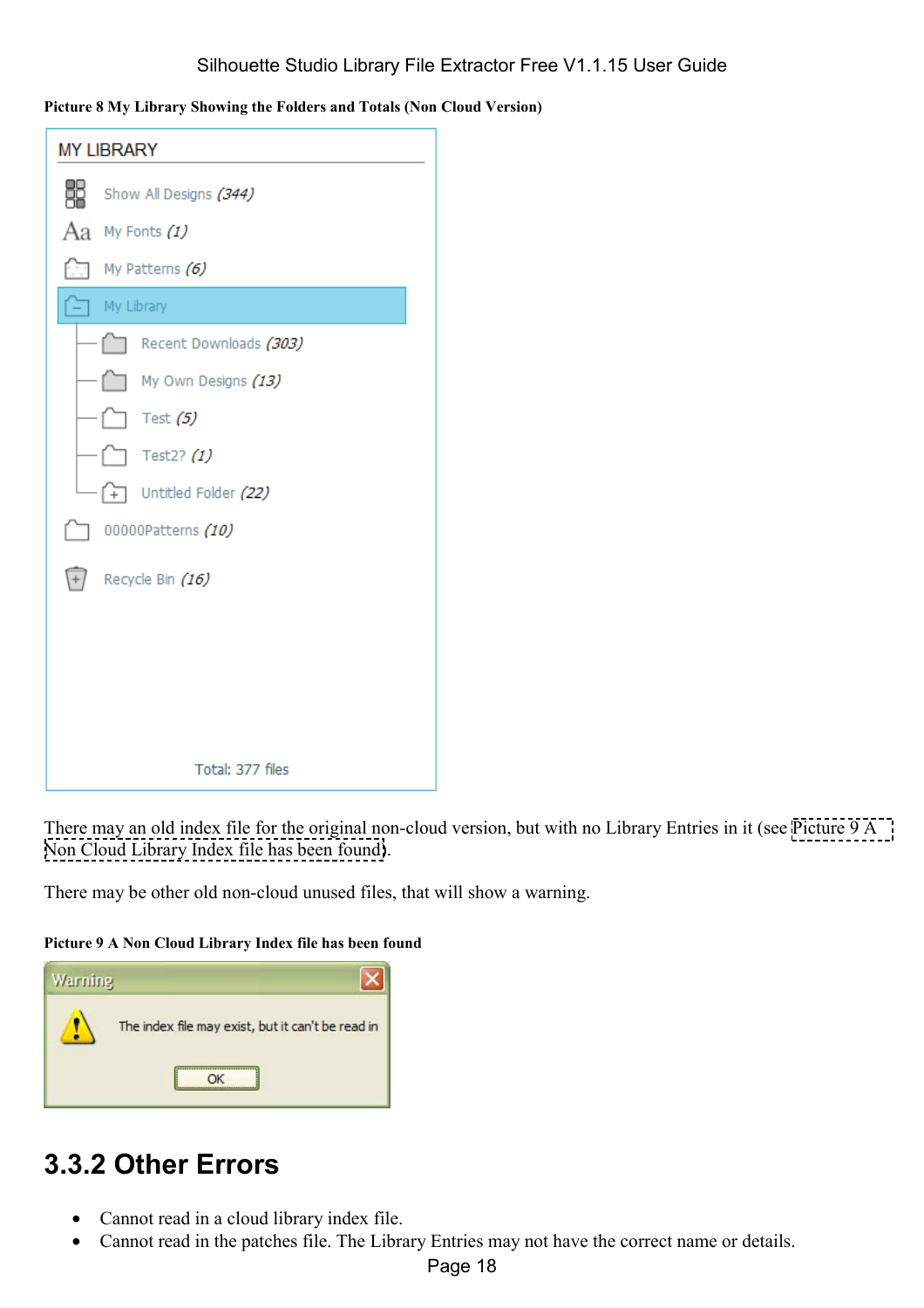- Cannot read in the renamelist file. The Library Entries may not have the correct name or details.
- Error reading in data from the file.
- Error reading in the file entry in the cloud index file.
- Error reading in the entry in the cloud index file.
- Error setting the position in the file.
- Error unknown entry in the cloud index file.
- The library entry 'xxxxx' has errors.
- The Studio Library version is not supported.
- This in not an Studio Library file.
- There is no drawing/image file to extract.
- Unknown file format.
- Unknown library drawing file format.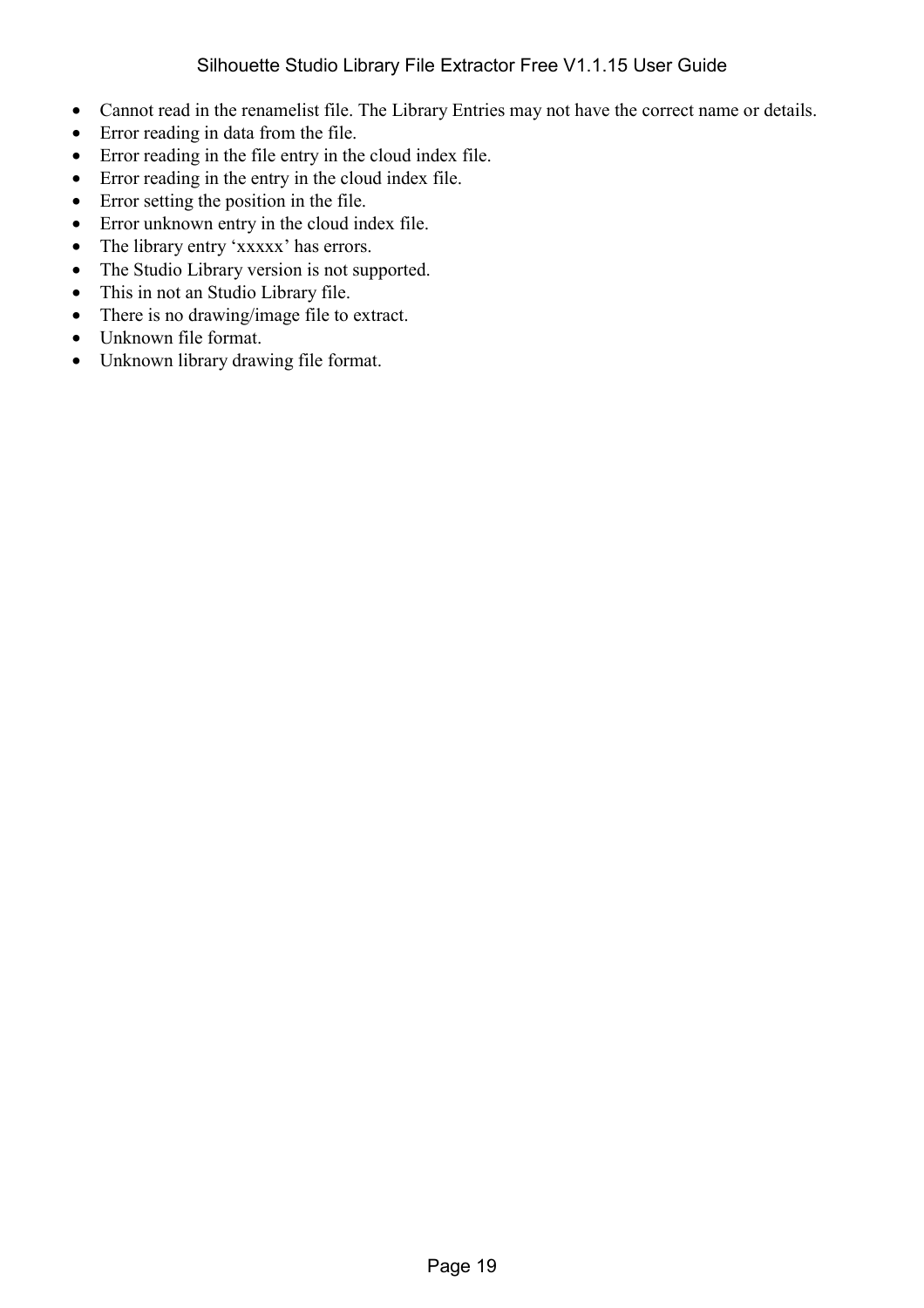# <span id="page-19-0"></span>**4. Menu**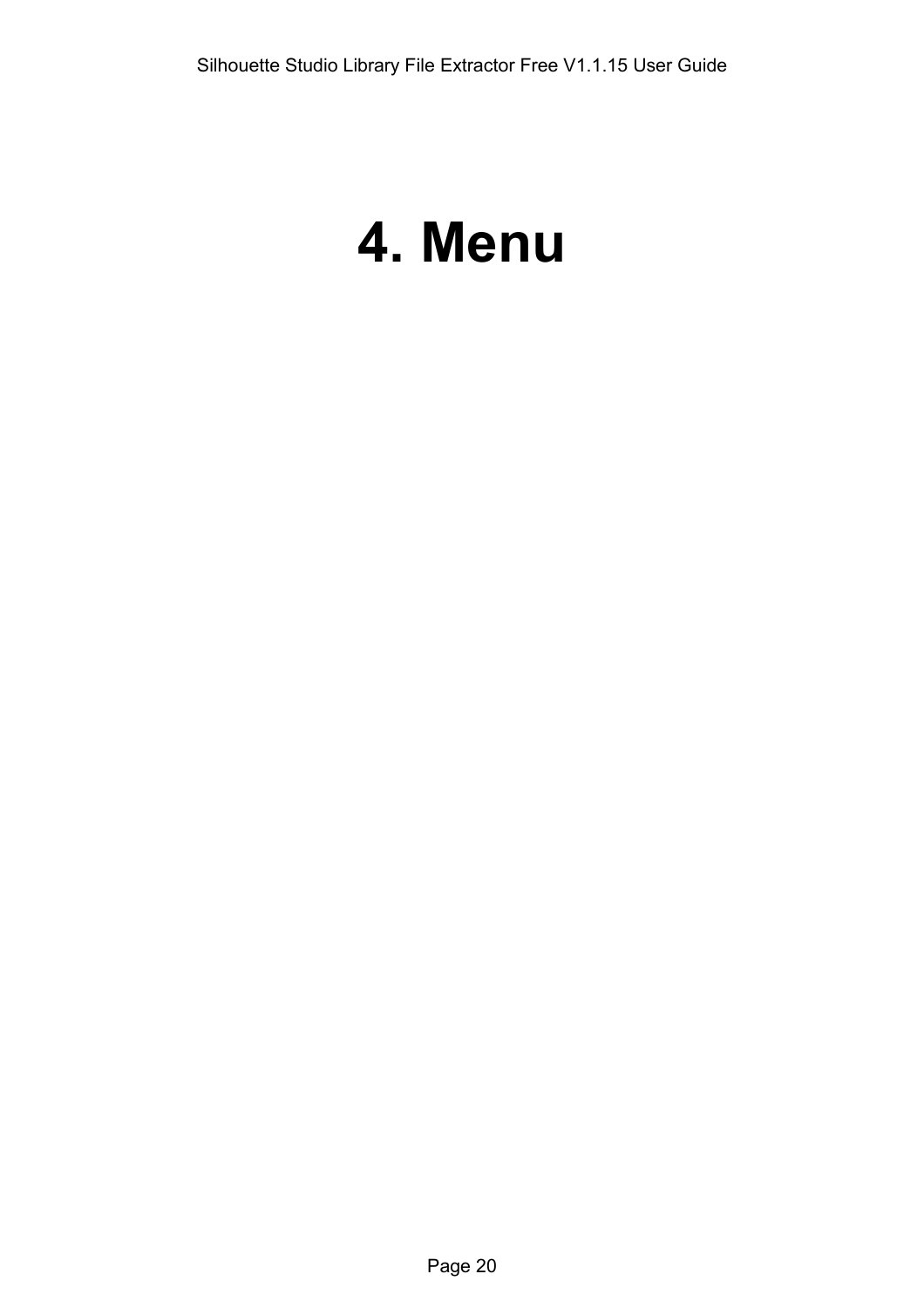<span id="page-20-0"></span>

- File Menu
- Help Menu

# **4.1 File Menu**



• Exit

### **4.1.1 Exit**

*Menu -> File -> Exit Alt + F4* 

Exit or closes the application.

# **4.2 Help Menu**

| Help |                                  |            |
|------|----------------------------------|------------|
| ľO   | User Guide                       |            |
|      | <b>Installtion Folder</b>        |            |
|      | Silhouette Studio Library Folder |            |
|      | Check for Updates                | $Ctrl + U$ |
|      | About                            | F1         |

- User Guide
- Installation Folder
- Silhouette Studio Library Folder
- Check for Updates
- About

### **4.2.1 User Guide**

*Menu -> Help -> User Guide* 

You are reading it! This will open the PDF User Guide. A PDF reader must be installed to view the User Guide; otherwise an error message will be displayed.

It is located in the Installation Folder, or in the Documents sub-folder (see 4.2.2 Installation Folder).

# **4.2.2 Installation Folder**

*Menu -> Help -> Installation Folder* 

This will open the folder where the 'Silhouette Studio Library File Extractor' is installed. If it cannot, an error message will be displayed.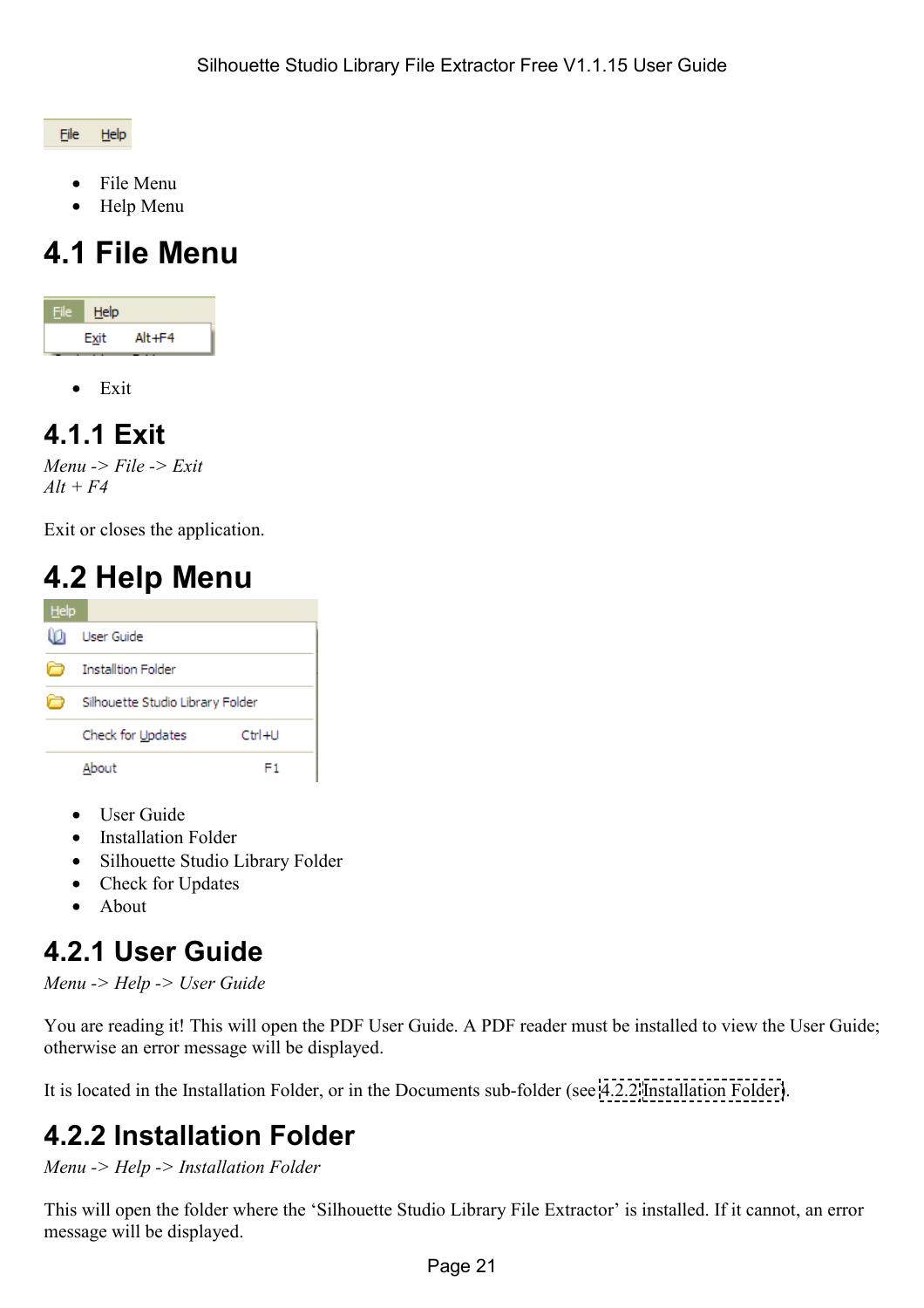<span id="page-21-0"></span>**Picture 10 Installation Folder** 



# **4.2.3 Silhouette Studio Library Folder**

*Menu -> Help ->* Silhouette Studio Library Folder

This will open the folder where the 'Silhouette Studio Library Folder' has been created. If it cannot, an error message will be displayed.

#### **Picture 11 Silhouette Studio Library Folder**



### **4.2.4 Check for Updates**

*Menu -> Help -> Check for Updates Ctrl + U* 

Checks if there is an update to the current application.

The latest release/update is also available from the Ideas R Us Software website [\(http://www.ideas-r-us](http://www.ideas-r-us-software.uk/)[software.uk/\)](http://www.ideas-r-us-software.uk/), from the Downloads web page.

If the version is up to date, the message box in [Picture 12 The Current Version is up to Date](#page-22-0) will be displayed.

If there is an update available, the message box in [Picture 13 There is a New Version Available](#page-22-0) will be displayed.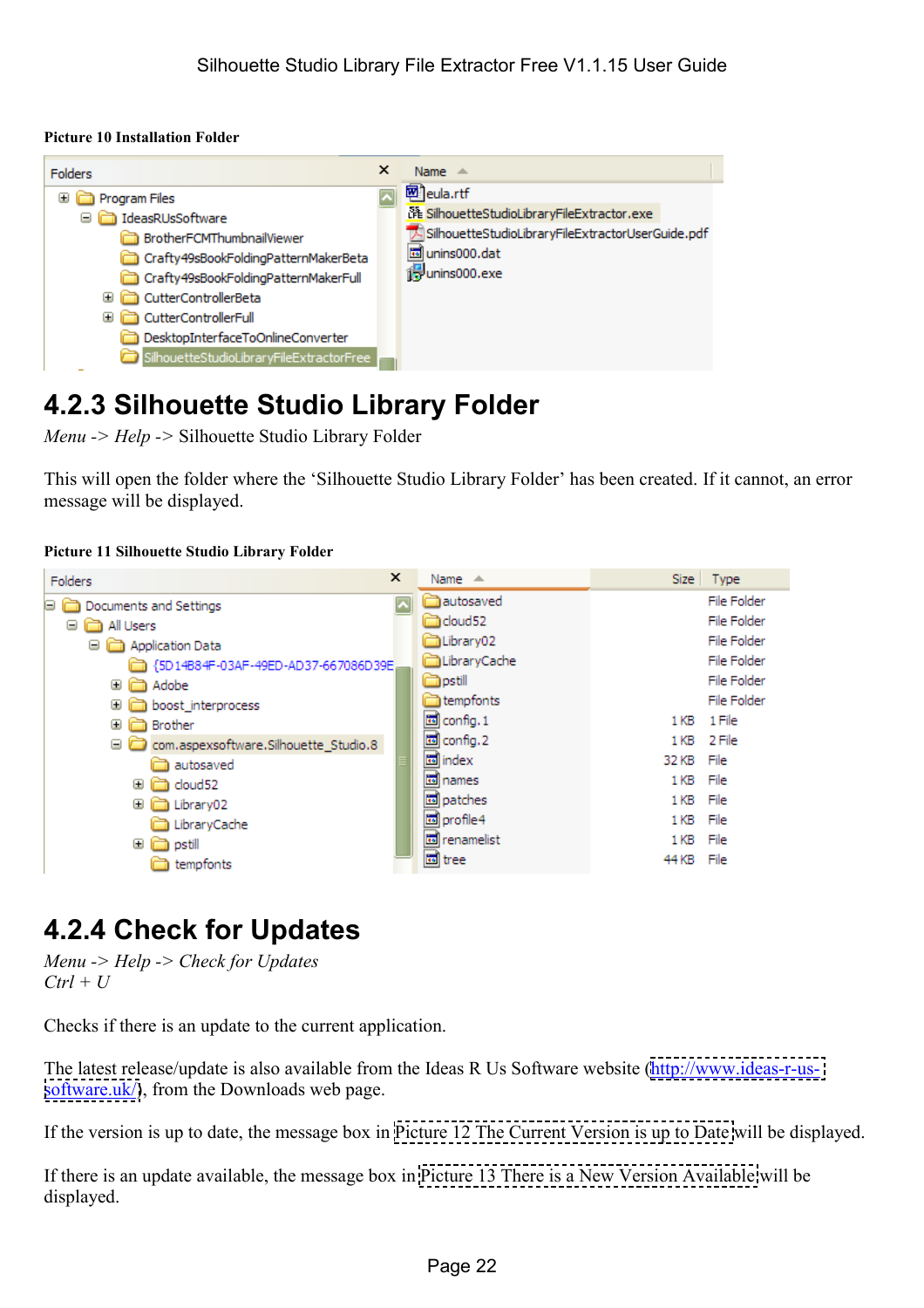<span id="page-22-0"></span>If there is a problem with the network connection or the update server, the message box in Picture 14 Network Connection Problem or Picture 15 Update Server Problem will be displayed.

Note: There may be a delay before a pop-up message box, or an error message appears.

#### **Picture 12 The Current Version is up to Date**



#### **Picture 13 There is a New Version Available**

| <b>Information</b> |                                                                                                                               |
|--------------------|-------------------------------------------------------------------------------------------------------------------------------|
|                    | A new version 1.1.15.0 of Silhouette Studio Library File Extractor released on 17 March 2018 is available, download<br>$it$ ? |
|                    | No<br>res                                                                                                                     |

#### **Picture 14 Network Connection Problem**



#### **Picture 15 Update Server Problem**

| Error |                                      |
|-------|--------------------------------------|
|       | Cannot connect to the update server. |
|       |                                      |

#### **4.2.4.1 Download the New Version**

To download the new version, click the 'Yes' button in Picture 13 There is a New Version Available, the 'Save As' dialogue box will appear (see [Picture 16 Select the Location to Save the Set up File\)](#page-23-0). Clicking the 'No' button will cancel the download.

Select the folder where the download file is to be saved (the file name can be renamed if required), then click the 'Save' button. After the file has finished downloading, a message will be displayed. Click the 'OK' button.

Note: There is a short delay while the file is downloading.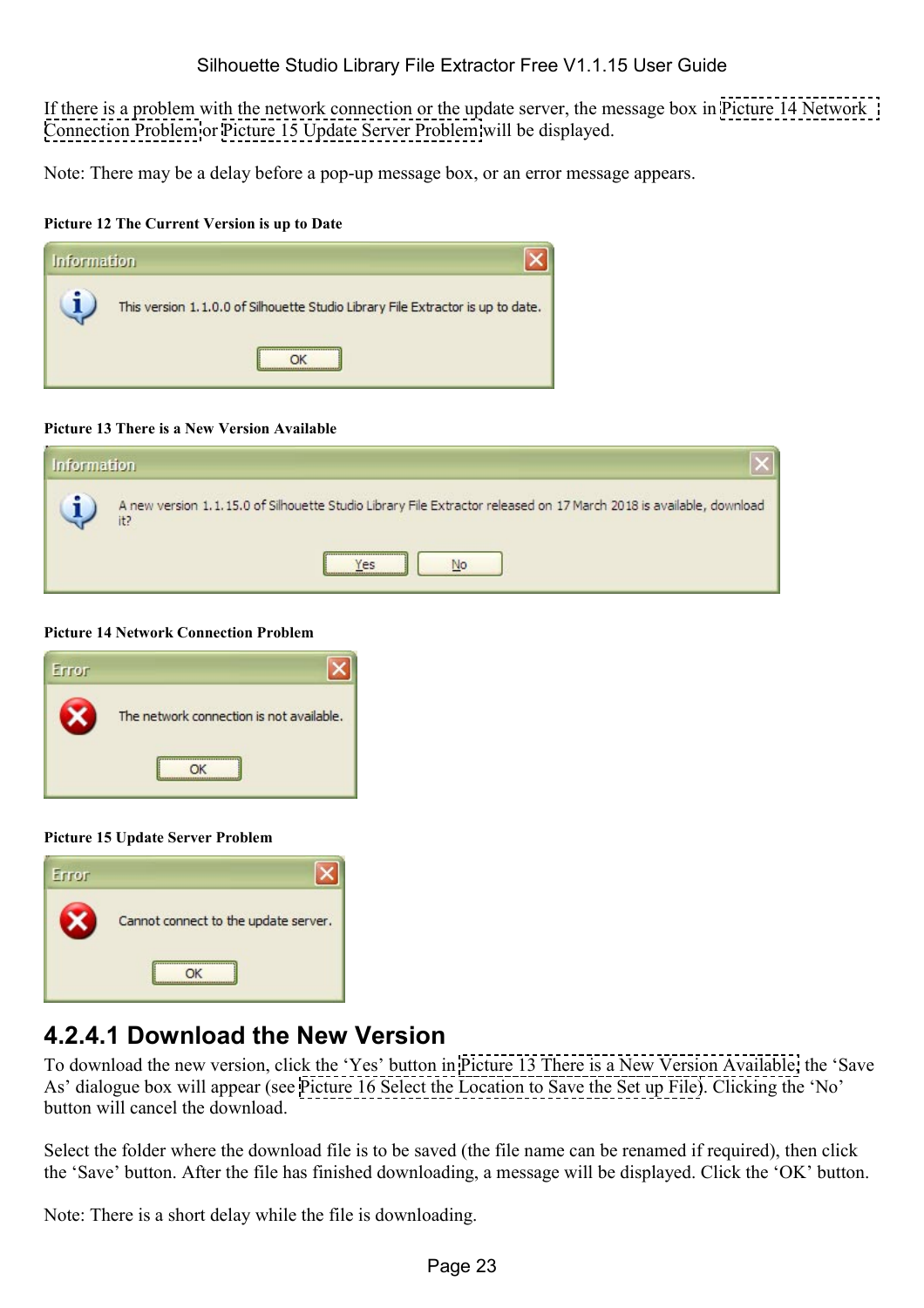<span id="page-23-0"></span>**Picture 16 Select the Location to Save the Set up File** 

| Save As                                  |                                                                                       |                |
|------------------------------------------|---------------------------------------------------------------------------------------|----------------|
| Save in:                                 | $\overline{\mathbf{v}}$<br>ODPE-<br>DOWNLOAD (F:)                                     |                |
| My Recent<br><b>Documents</b><br>Desktop | Programs-Drivers-Code<br>Recycled<br>System Volume Information<br>$\mathbf{d}$ ir.txt |                |
| My Documents                             |                                                                                       |                |
| My Computer                              |                                                                                       |                |
| My Network                               | Setup Silhouette Studio Library File Extractor Free V<br>File name:<br>Save as type:  | Save<br>Cancel |

**Picture 17 The File has downloaded** 

| <b>Information</b> |                                      |
|--------------------|--------------------------------------|
|                    | Finished downloading the setup file. |
|                    |                                      |

#### **4.2.4.2 Installing the Update**

To install the update, the Silhouette Studio Library File Extractor Free application must be closed down.

An installation guide is available if help if needed with the install. See the Downloads web page from the Ideas R Us Software website ([http://www.ideas-r-us-software.uk/\)](http://www.ideas-r-us-software.uk/).

#### **4.2.4.3 Other Error Messages**

These are system errors.

- The version information on the server is incorrect.
- The version infomation file on the server is missing.
- The download link on the server is missing.
- The setup file on the server is missing.

Note: Under certain conditions if the server is down or there is no network connection, these can also be displayed.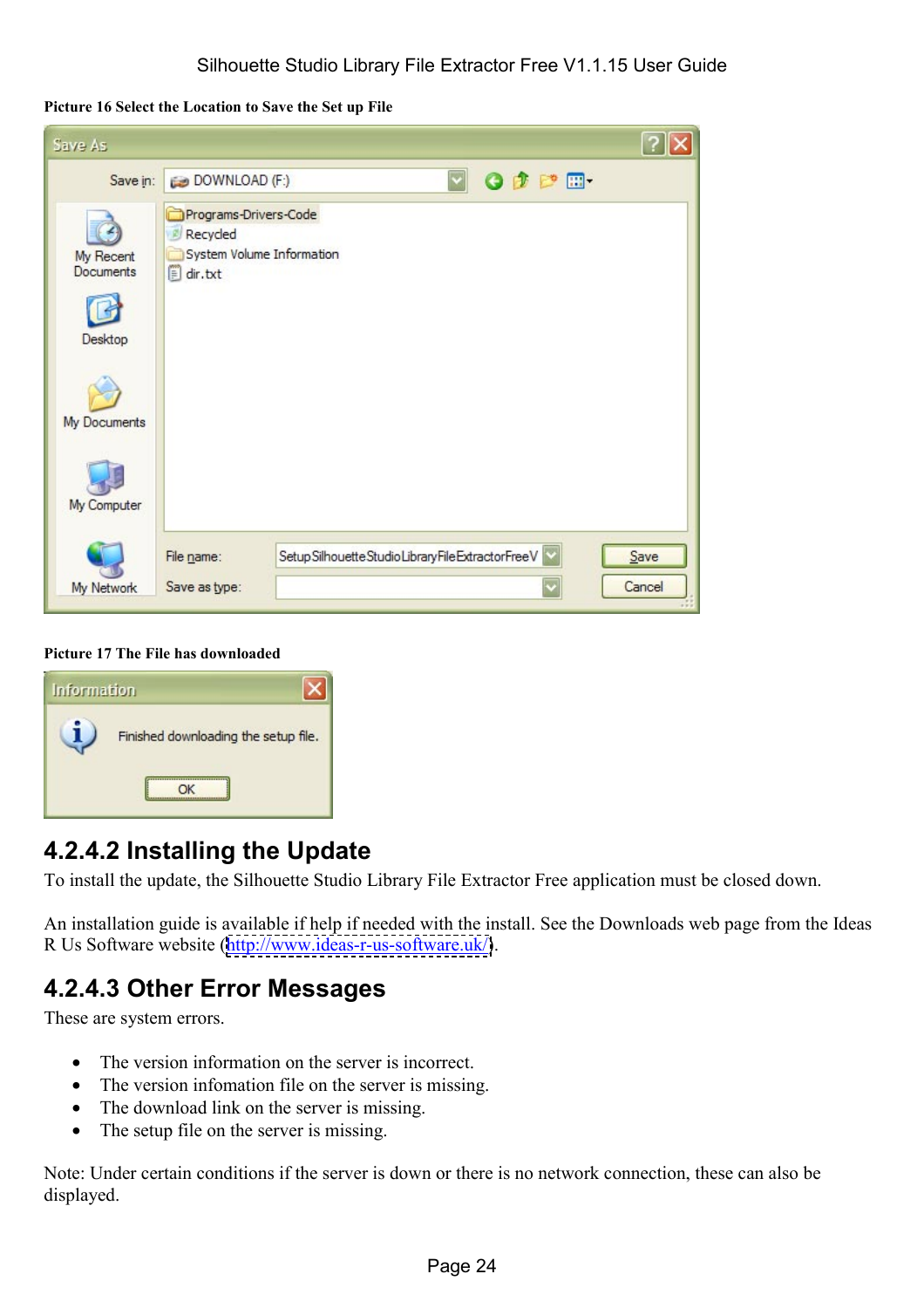### <span id="page-24-0"></span>**4.2.5 About**

*Menu -> Help -> About F1* 

Shows the 'Silhouette Studio Library File Extractor Free', which is just version information, and where to report issues with the application.

#### **Picture 18 The 'About' Form for a Free Version**

| About Silhouette Studio Library File Extractor   |                                  |
|--------------------------------------------------|----------------------------------|
| Silhouette Studio Library File Extractor         |                                  |
| Version 1.1.15.0                                 |                                  |
| Free Version                                     |                                  |
| Copyright <sup>@</sup> lan Wadsworth 2014 - 2018 |                                  |
|                                                  |                                  |
|                                                  |                                  |
| Report issues via the Ideas R Us Software forum. |                                  |
| <b>Ideas R Us Software Website</b>               | <b>Ideas R Us Software Forum</b> |
| OK                                               |                                  |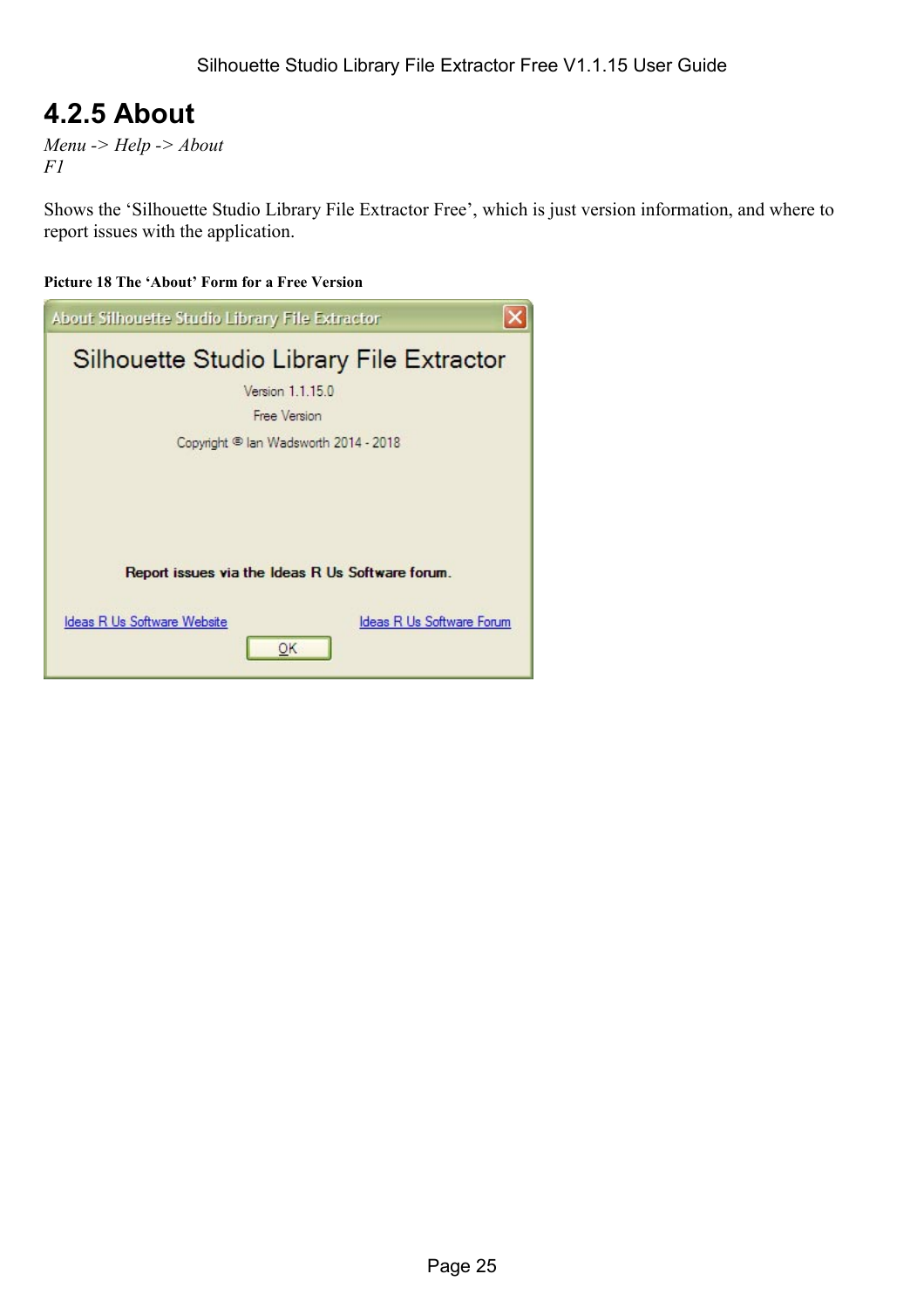# <span id="page-25-0"></span>**5. Extracting the Library Files**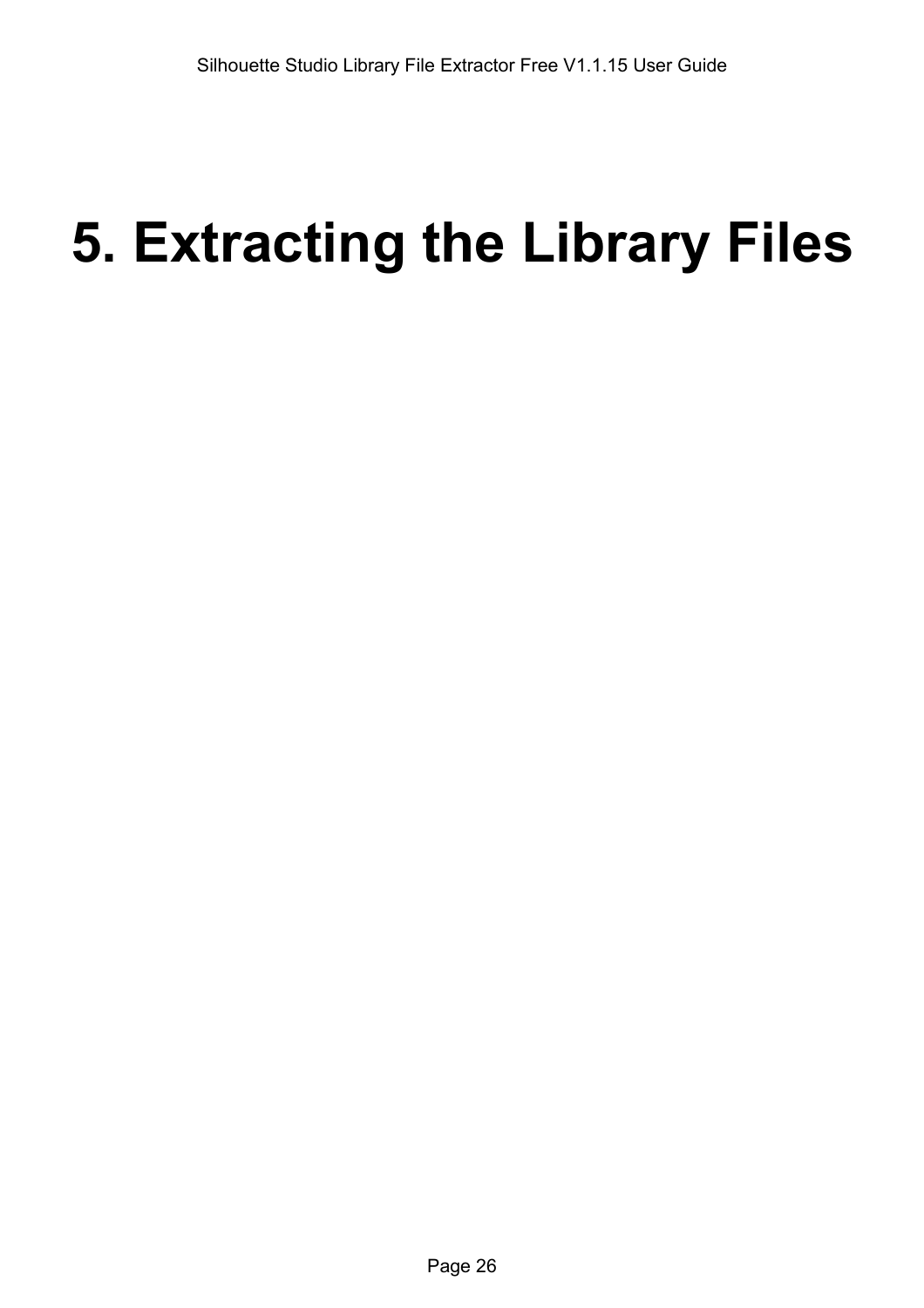# <span id="page-26-0"></span>**5.1 Selecting the Library Entries to be extracted**

All of the Library Entries to be extracted can be selected (see Picture 19 All the Library Entries Selected), or just a few (see Picture 20 Some of the Library Entries Selected).

To select (or un-select) a single library entry, click on the check box next to the library entry name. To select all the library entries in a folder, click on the check box by the folder name. The number of selected library entries will be shown.

The 'Expand' button will expand all the tree nodes, whilst the 'Collapse' button, will collapse all the tree nodes.

| <b>Destination Folder</b>     |                              |                    |
|-------------------------------|------------------------------|--------------------|
|                               |                              |                    |
|                               |                              |                    |
|                               |                              |                    |
| Required Disk Space: 52.02 MB |                              |                    |
| Free Disk Space: 0 MB         |                              |                    |
| <b>Library Entries</b>        |                              |                    |
| Total Cloud Entries: 0        | Total Non-Cloud Entries: 376 | Collapse<br>Expand |
| Mon-Cloud<br>⊟<br>M           |                              |                    |
| 00000Patterns<br>⊟…<br>M      |                              |                    |
| C00481_209067                 |                              |                    |
| & d53699<br>v                 |                              |                    |
| & d64528<br>v                 |                              |                    |
| dear lizzy doily              |                              |                    |
| <sup>8</sup> dot' tree        |                              |                    |
|                               | gather together' word phrase |                    |
| hanukkah frame<br>v           |                              |                    |
| & monogram frame I            | stitching templates - vines  |                    |
| v                             | & teach-leam & grow card kit |                    |
| <b>Fonts</b><br>◡<br>⊨        |                              |                    |
| paprika font                  |                              |                    |
| <b>External Library</b><br>vı |                              |                    |
| <b>Downloads</b><br>8 V G     |                              |                    |
|                               | #1 dad folded card           |                    |
| 2017                          |                              |                    |
| & 3d cactus                   |                              |                    |
|                               | 3d christmas omament         |                    |
| <b>Call 24 desidel</b>        |                              |                    |
| Library Entries Selected: 376 |                              |                    |

#### **Picture 19 All the Library Entries Selected (Non Cloud Version)**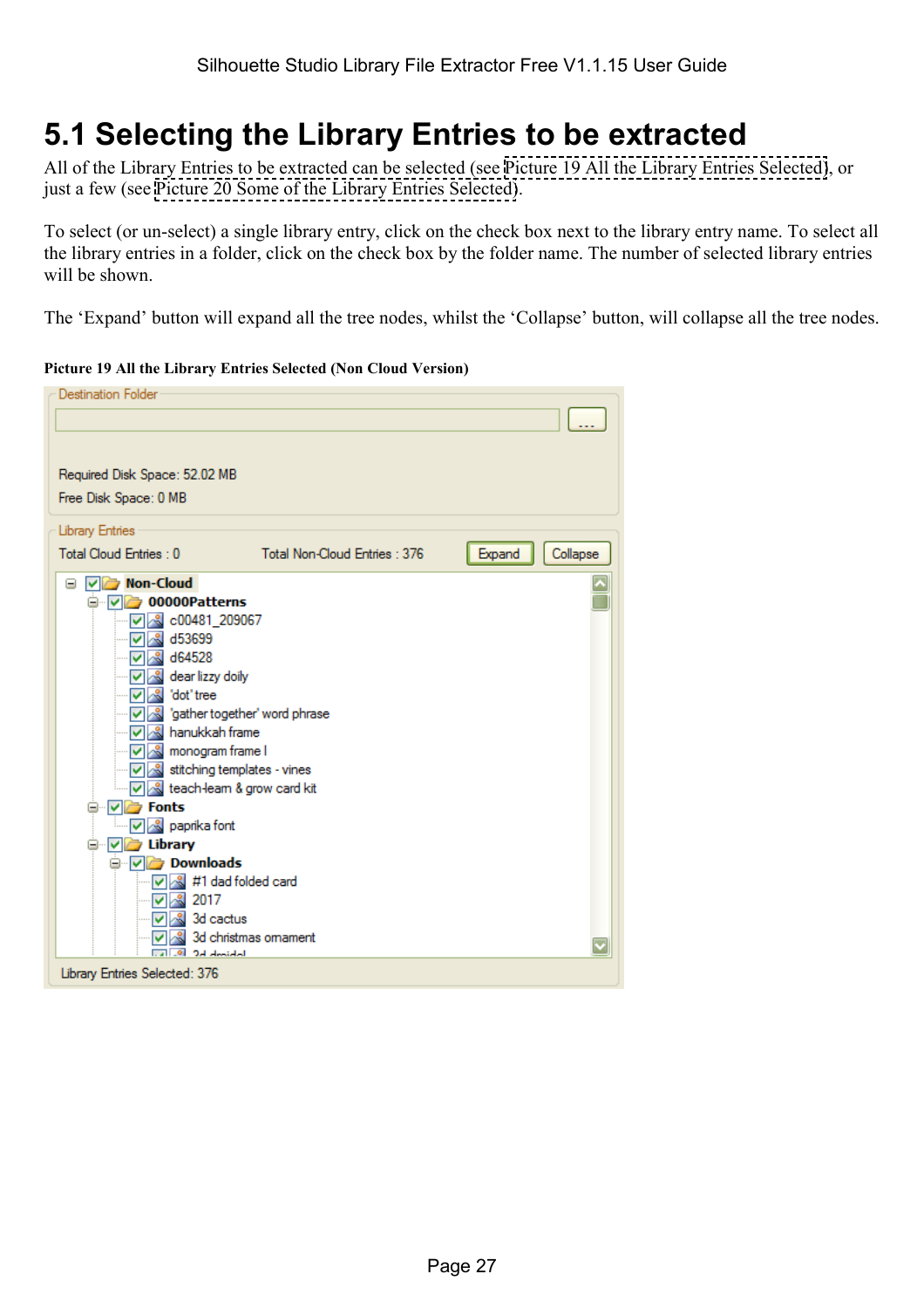<span id="page-27-0"></span>**Picture 20 Some of the Library Entries Selected (Non Cloud Version)** 

| <b>Destination Folder</b>    |                                        |                    |
|------------------------------|----------------------------------------|--------------------|
|                              |                                        |                    |
|                              |                                        |                    |
| Required Disk Space: 0.73 MB |                                        |                    |
| Free Disk Space: 0 MB        |                                        |                    |
|                              |                                        |                    |
| <b>Library Entries</b>       |                                        |                    |
| Total Cloud Entries: 0       | Total Non-Cloud Entries: 376           | Collapse<br>Expand |
| <b>Downloads</b><br>8-I I    |                                        |                    |
|                              | #1 dad folded card                     |                    |
| 2017                         |                                        |                    |
|                              | 3d cactus                              |                    |
|                              | 3d christmas omament                   |                    |
|                              | 3d dreidel                             |                    |
| 3d star                      | 3d succulent                           |                    |
|                              | a clean house is a happy house         |                    |
|                              | a haunting we will go                  |                    |
|                              | admit one ticket                       |                    |
|                              | advent pocket banner                   |                    |
|                              | alphabet printable                     |                    |
| antlers                      |                                        |                    |
|                              | april showers                          |                    |
| autumn                       |                                        |                    |
|                              | autumn leaves border                   |                    |
|                              | autumn wheat                           |                    |
|                              | baby it's cold outside print and frame |                    |
|                              | back to school planner stickers        |                    |
| <b>Dela Angliano</b>         |                                        |                    |
| Library Entries Selected: 3  |                                        |                    |

# **5.2 Folder Mapping and Renaming**

The naming of the some of the folders is different to that in the Silhouette Studio Library, as well as the sort order. See [Picture 21 My Library in Silhouette Studio \(Non Cloud Version\)](#page-28-0) and [Picture 22 The Library Entries](#page-28-0)  [Folders in Silhouette Studio Library File Extractor \(Non Cloud Version\).](#page-28-0)

Folders that do not contain any library entries are not shown in the Silhouette Library File Extractor, but will be shown in the My Library in Silhouette Studio.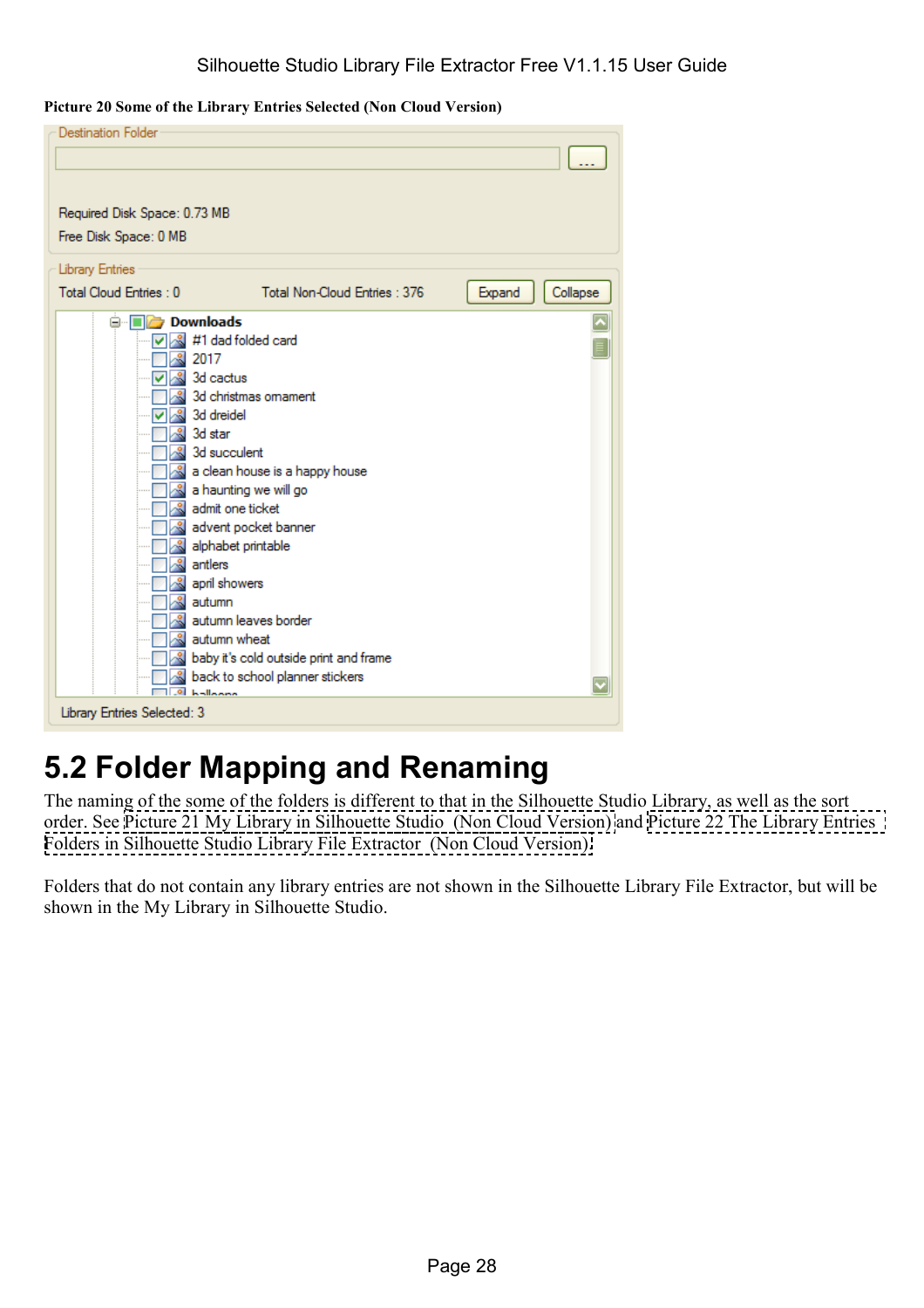<span id="page-28-0"></span>**Picture 21 My Library in Silhouette Studio (Non Cloud Version)** 



**Picture 22 The Library Entries Folders in Silhouette Studio Library File Extractor (Non Cloud Version)** 



The Mapping of Silhouette Studio Library to converted/extracted folders is shown in the tables below; see [Table 1 Mapping of Silhouette Studio Library to the Extracted Destination Folder \(Non Cloud Version\).](#page-29-0)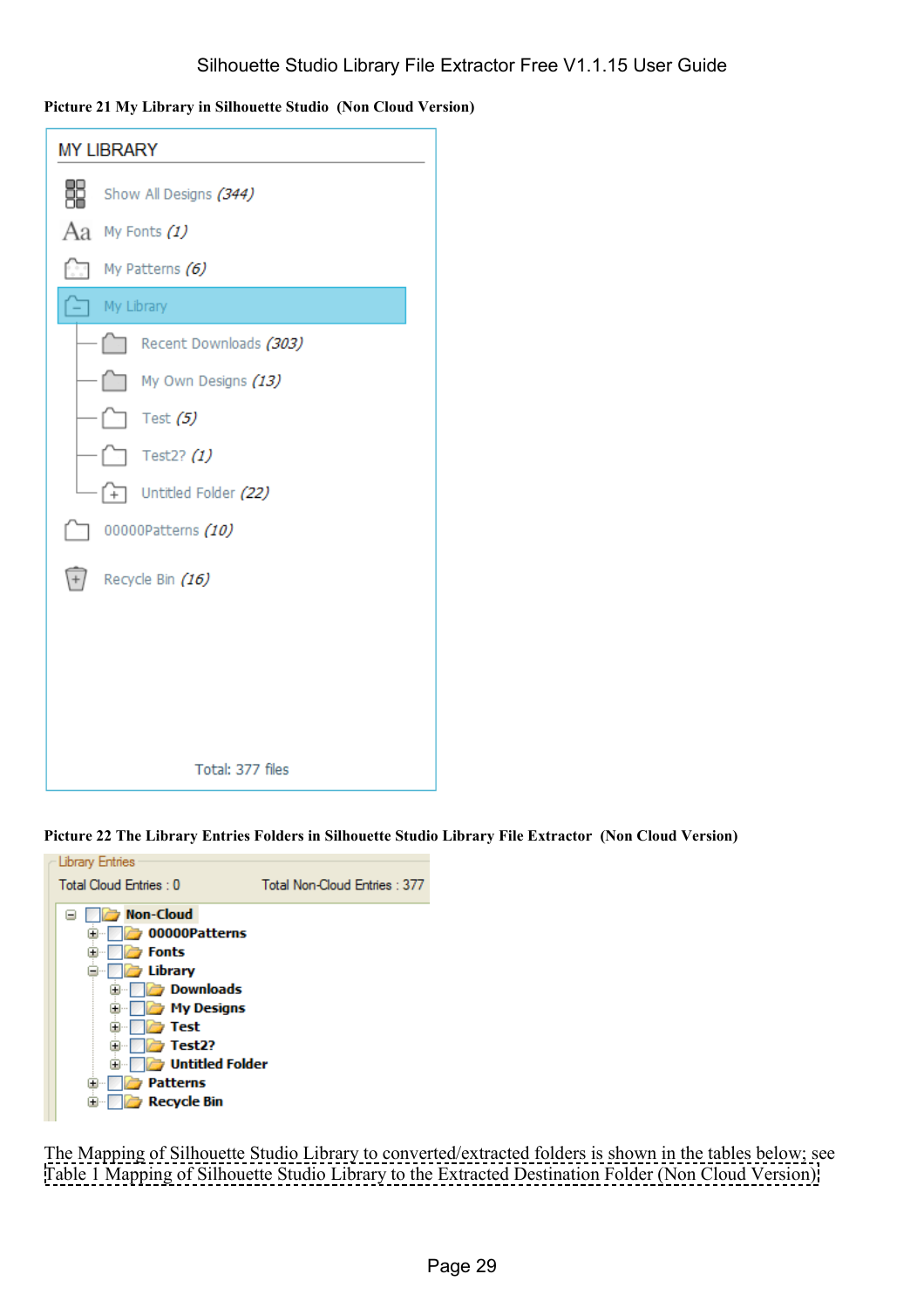#### Silhouette Studio Library File Extractor Free V1.1.15 User Guide

| <b>Studio Library</b>   | <b>Destination Folder</b>                               |
|-------------------------|---------------------------------------------------------|
| My Library              | M:\SilhouetteLibrary                                    |
|                         |                                                         |
| Show All Designs        |                                                         |
| My Fonts                | M:\SilhouetteLibrary\Non-Cloud\Fonts                    |
| My Patterns             | M:\SilhouetteLibrary\Non-Cloud \Patterns                |
| My Library              | M:\SilhouetteLibrary\Non-Cloud \Library                 |
| <b>Recent Downloads</b> | M:\SilhouetteLibrary\Non-Cloud \Downloads               |
| My Own Designs          | M:\SilhouetteLibrary\Non-Cloud \My Designs              |
| Test                    | M:\SilhouetteLibrary\Non-Cloud \Test                    |
| Test <sub>2</sub> ?     | M:\SilhouetteLibrary\Non-Cloud \Test2                   |
| <b>Untitled Folder</b>  | M:\SilhouetteLibrary\Non-Cloud \Library\Untitled Folder |
| 00000Patterns           | M:\SilhouetteLibrary\Non-Cloud \00000Patterns           |
| Recycle Bin             | M:\SilhouetteLibrary\Non-Cloud \Recycle Bin             |

<span id="page-29-0"></span>**Table 1 Mapping of Silhouette Studio Library to the Extracted Destination Folder (Non Cloud Version)** 

Note: - Test2? has been renamed to Test2\_, since '?' is not a valid folder name.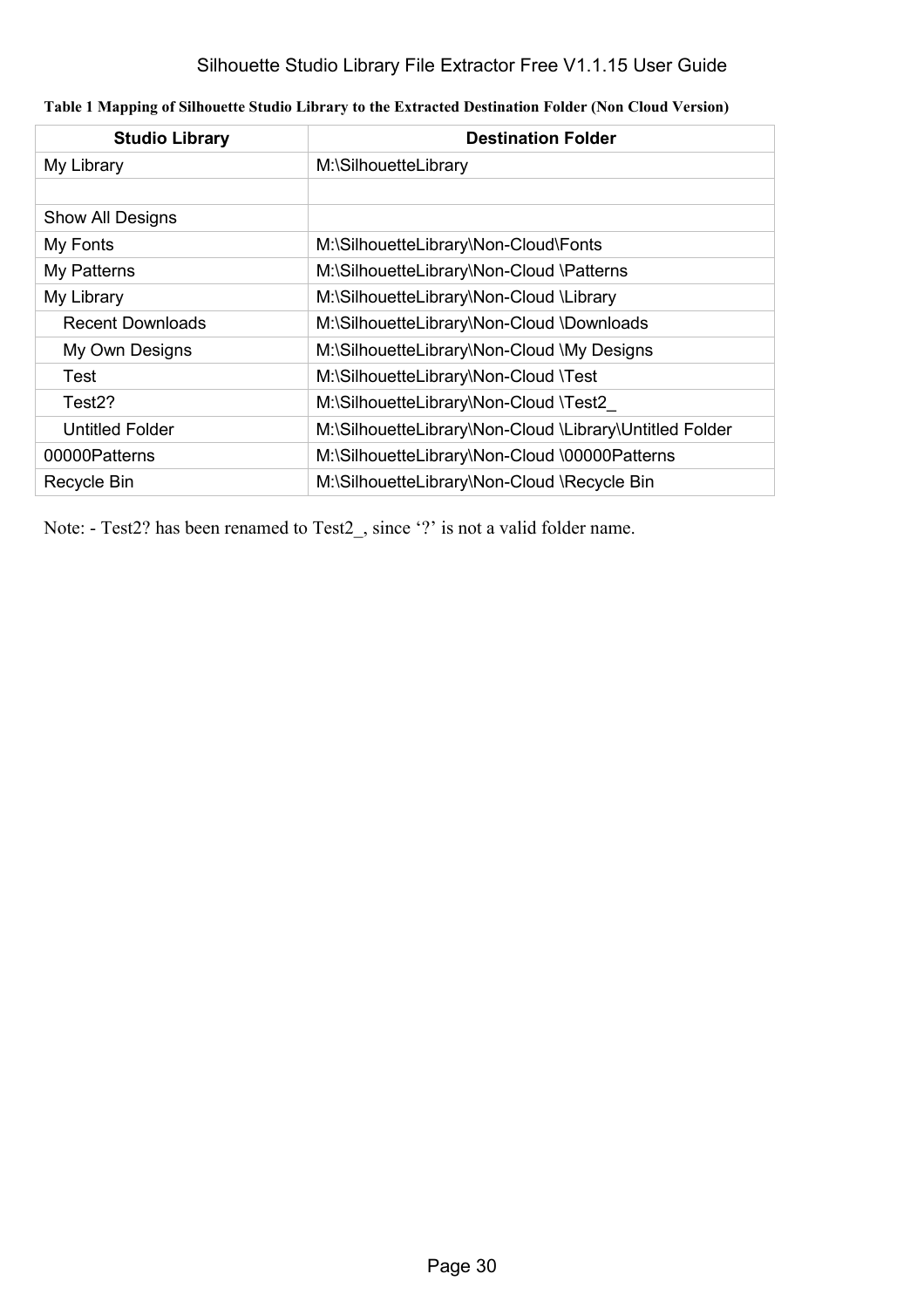#### <span id="page-30-0"></span>**Picture 23 My Library in Silhouette Studio (Cloud Version)**

| <b>Library</b> |                                                 |
|----------------|-------------------------------------------------|
|                | Box Show All Designs (418)                      |
|                | Local User                                      |
|                | $-Aa$ Fonts                                     |
|                | $\boxed{-}$ Library                             |
|                | 门 aBCdef GHIjKL                                 |
|                | 门 Abc_DefG                                      |
|                | Recent Downloads (100)                          |
|                | $\lceil \overline{\phantom{a}} \rceil$ Test (5) |
|                | $\Box$ Test2? (1)                               |
|                | $\boxed{+}$ Untitled Folder (21)                |
|                | $\Box$ User Designs (13)                        |
|                | Patterns (2)                                    |
|                | Recycle Bin (15)                                |
|                | $\odot$ ) myname@anyname.uk                     |
|                | $-Aa$ Fonts (3)                                 |
|                | $[-]$ Library                                   |
|                | <b>Project Designs</b>                          |
|                | Recent Downloads (248)                          |
|                | <b>User Designs</b>                             |
|                | 同<br>Patterns (9)                               |
|                | <b>Recycle Bin</b>                              |
|                |                                                 |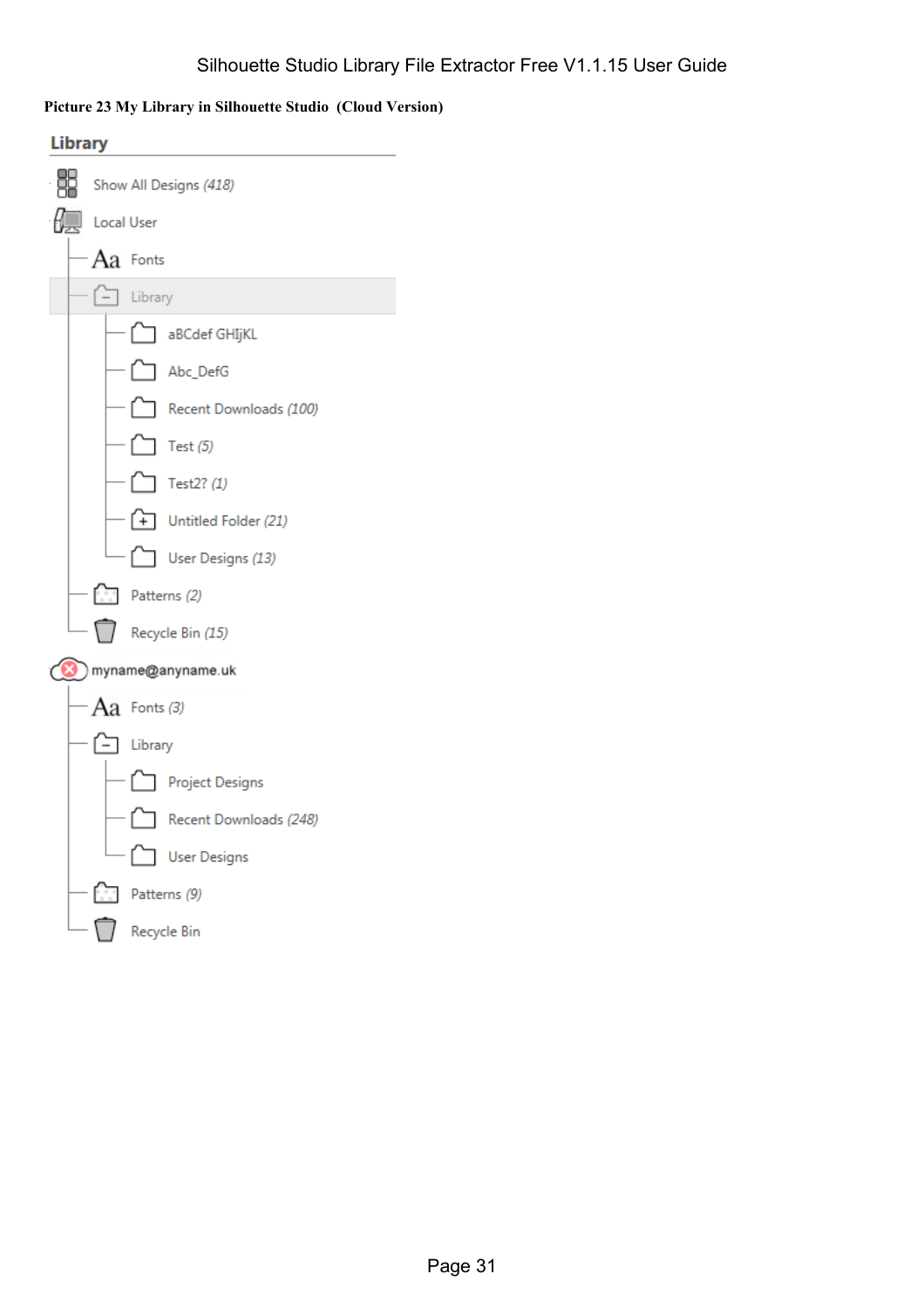<span id="page-31-0"></span>**Picture 24 The Library Entries Folders in Silhouette Studio Library File Extractor (Cloud Version)** 



The Mapping of Silhouette Studio Library to converted/extracted folders is shown in the tables below; see Table 2 Mapping of Silhouette Studio Library to the Extracted Destination Folder (Cloud Version).

| <b>Studio Library</b>   | <b>Destination Folder</b>                                         |  |  |
|-------------------------|-------------------------------------------------------------------|--|--|
| My Library              | M:\SilhouetteLibrary                                              |  |  |
|                         |                                                                   |  |  |
| <b>Show All Designs</b> |                                                                   |  |  |
| <b>Local User</b>       |                                                                   |  |  |
| Fonts                   | (Empty)                                                           |  |  |
| Library                 |                                                                   |  |  |
| <b>ABCdef GHIJKL</b>    | (Empty)                                                           |  |  |
| Abc DefG                | (Empty)                                                           |  |  |
| <b>Recent Downloads</b> | M:\SilhouetteLibrary\Local User\Library\Recent Downloads          |  |  |
| <b>Test</b>             | M:\SilhouetteLibrary\Local User\ Library\Test                     |  |  |
| Test <sub>2?</sub>      | M:\SilhouetteLibrary\Local User\ Library\Test2_                   |  |  |
| <b>Untitled Folder</b>  | M:\SilhouetteLibrary\Local User\ Library\Untitled Folder          |  |  |
| <b>User Designs</b>     | M:\SilhouetteLibrary\Local User\ Library\User Designs             |  |  |
| <b>Patterns</b>         | M:\SilhouetteLibrary\Local User\Patterns                          |  |  |
| Recycle Bin             | M:\SilhouetteLibrary\Local User\Recycle Bin                       |  |  |
| myname@anyname.uk       |                                                                   |  |  |
| Fonts                   | M:\SilhouetteLibrary\ myname@anyname.uk \Fonts                    |  |  |
| Library                 |                                                                   |  |  |
| <b>Project Designs</b>  | (Empty)                                                           |  |  |
| <b>Recent Downloads</b> | M:\SilhouetteLibrary\ myname@anyname.uk \Library\Recent Downloads |  |  |
| <b>User Designs</b>     | (Empty)                                                           |  |  |
| <b>Patterns</b>         | M:\SilhouetteLibrary\ myname@anyname.uk \Library\Patterns         |  |  |
| Recycle Bin             | (Empty)                                                           |  |  |

**Table 2 Mapping of Silhouette Studio Library to the Extracted Destination Folder (Cloud Version)** 

Note: - Test2? has been renamed to Test2\_, since '?' is not a valid folder name.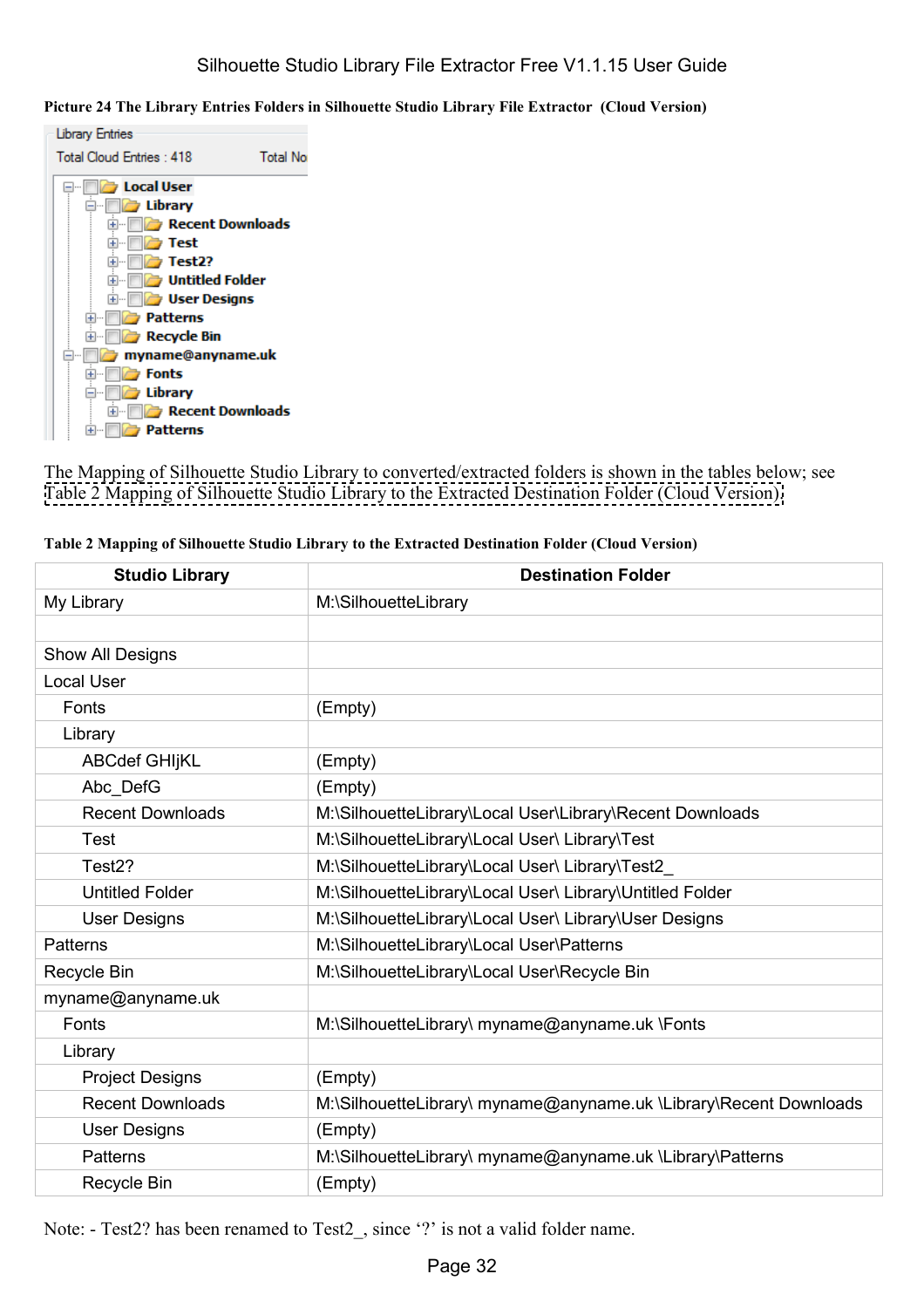# <span id="page-32-0"></span>**5.3 Library Entry details**

These are the library entry details that appear in the Silhouette Studio Library, when the properties of a library entry are shown.

They consist of: -

- Library entry name and file extension/type
- Thumbnail (this may not be what the drawing actually looks like)
- Description
- Artist name
- Category type
- Date and time the library entry was added to the library (not the drawing itself)
- Keywords

The Library Entry Details will be saved in a text file, e.g. 3d cactus.txt, and the thumbnail as a PNG file.

#### **Picture 25 Library Entry Details for a Selected Entry**



# **5.4 Set the Destination Folder for the Extracted Files**

Click on the 'Destination' folder button, and select the drive and folder (or create a new folder) where the extracted library is to be saved.

**Picture 26 The Destination Folder Group Box** 

| Destination Folder                                    |  |
|-------------------------------------------------------|--|
| Required Disk Space: 0.73 MB<br>Free Disk Space: 0 MB |  |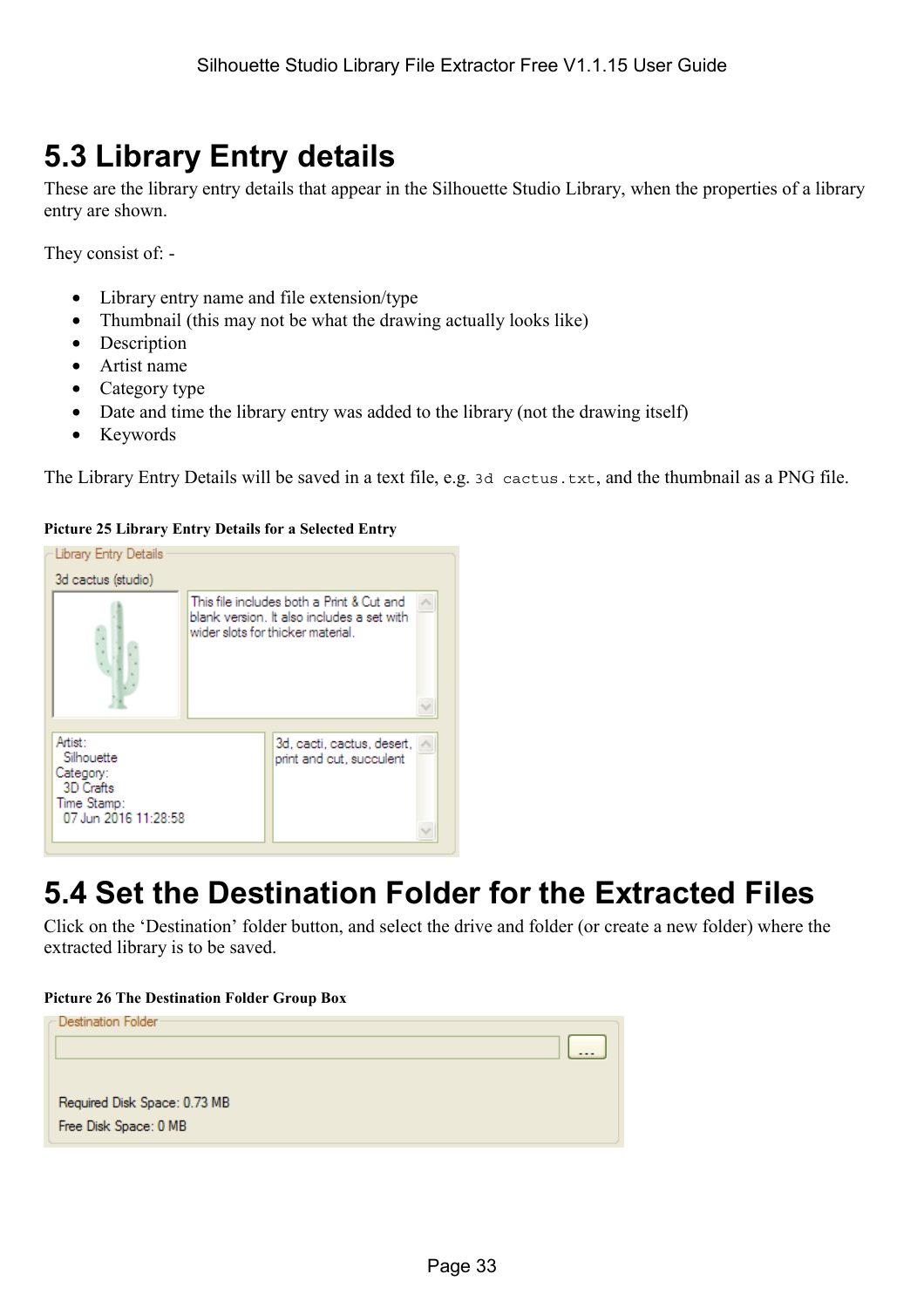<span id="page-33-0"></span>**Picture 27 Selecting the Destination Folder** 

| <b>Browse For Folder</b>           | $\overline{?}$ |
|------------------------------------|----------------|
|                                    |                |
| FCMConversions<br>⊞                |                |
| GSDConversions<br>Œ<br>⊞<br>ID     |                |
| Messy<br>MV_00005<br>⊞             |                |
| MV_00006<br>$\pm$<br>MV_00034<br>田 |                |
| MV_00036<br>⊞<br><b>RECYCLER</b>   |                |
| SilhouetteLibrary                  |                |
| Make New Folder<br>OK              | Cancel         |

#### **Picture 28 The Destination Folder has been selected**

The destination path and the free disk space on that drive will be shown for the selected drive, the number of library files to be extracted, the required disk space (see [Picture 32 Finished Extracting the Entries\)](#page-34-0), or an error message if there is not enough space to extract the files (see Picture 29 Not Enough Disk Space).

#### **Picture 29 Not Enough Disk Space**



### **5.5 Extracting the Files**

Click on the 'Extract' button to begin (it will be disabled if there are no library files, or there is no free disk space). If there are files on the destination drive/folder, a message box will appear. Click on 'OK' to continue and to overwrite them, or cancel to stop extracting.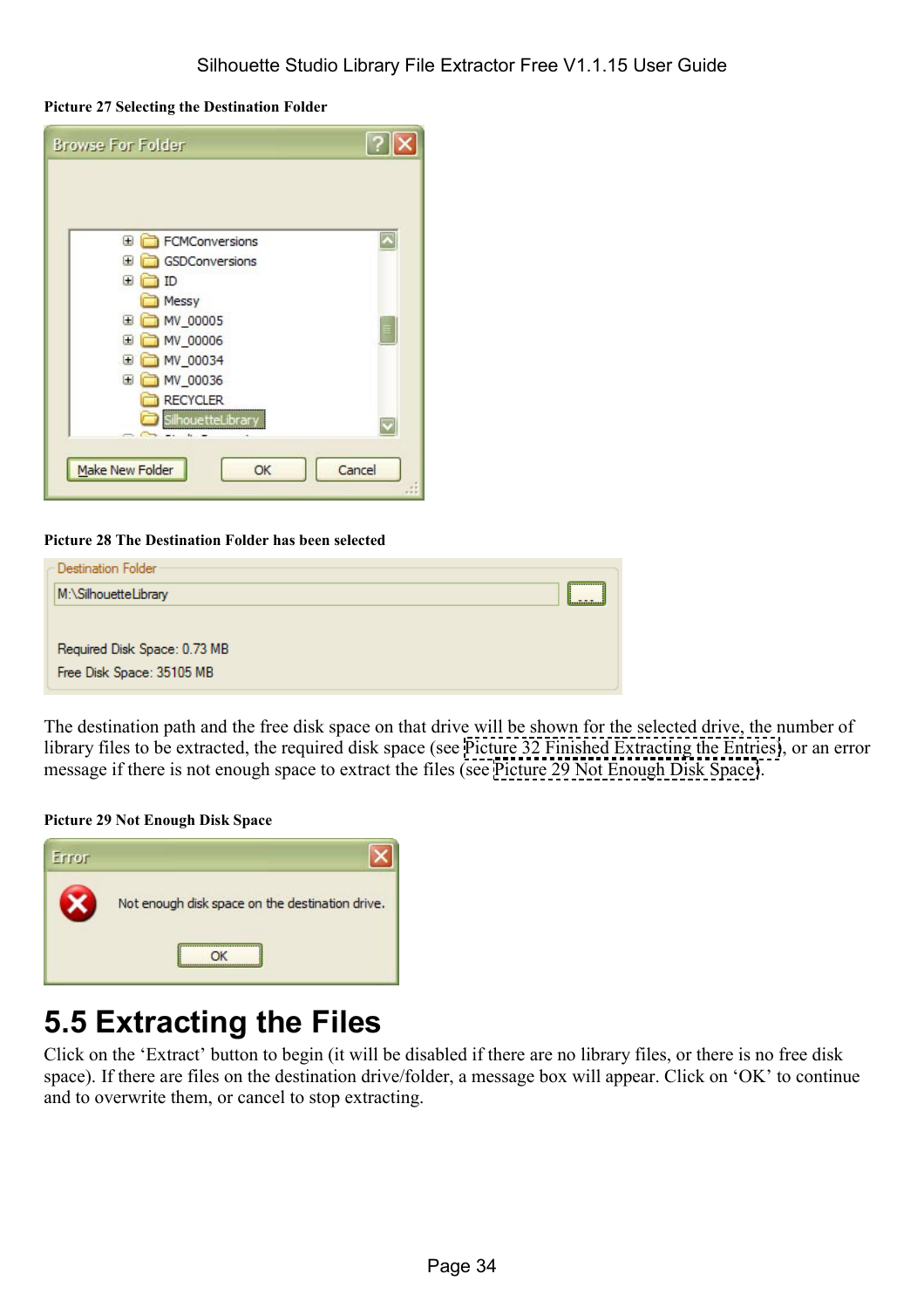#### <span id="page-34-0"></span>**Picture 30 Files Exist on Destination Drive/Folder**



A progress bar will appear when the library entries are being extracted.

#### **Picture 31 Progress Bar**

| Progress                             |  |
|--------------------------------------|--|
| Processing, please wait              |  |
|                                      |  |
| Library Entries Processed: 57 of 244 |  |

When all the library entries have been extracted, a message box will appear. Click on OK to finish. Any errors will be displayed in the errors and warning messages box (see [Picture 36 The Errors and Warning Messages\)](#page-36-0).

#### **Picture 32 Finished Extracting the Entries**

| <b>Information</b> |                            |
|--------------------|----------------------------|
|                    | Finished extracting files. |
|                    |                            |

The extracted library entries will have the check mark removed from the library entry, and the entry name will be green (this is only temporary and will be black the next time the application is run).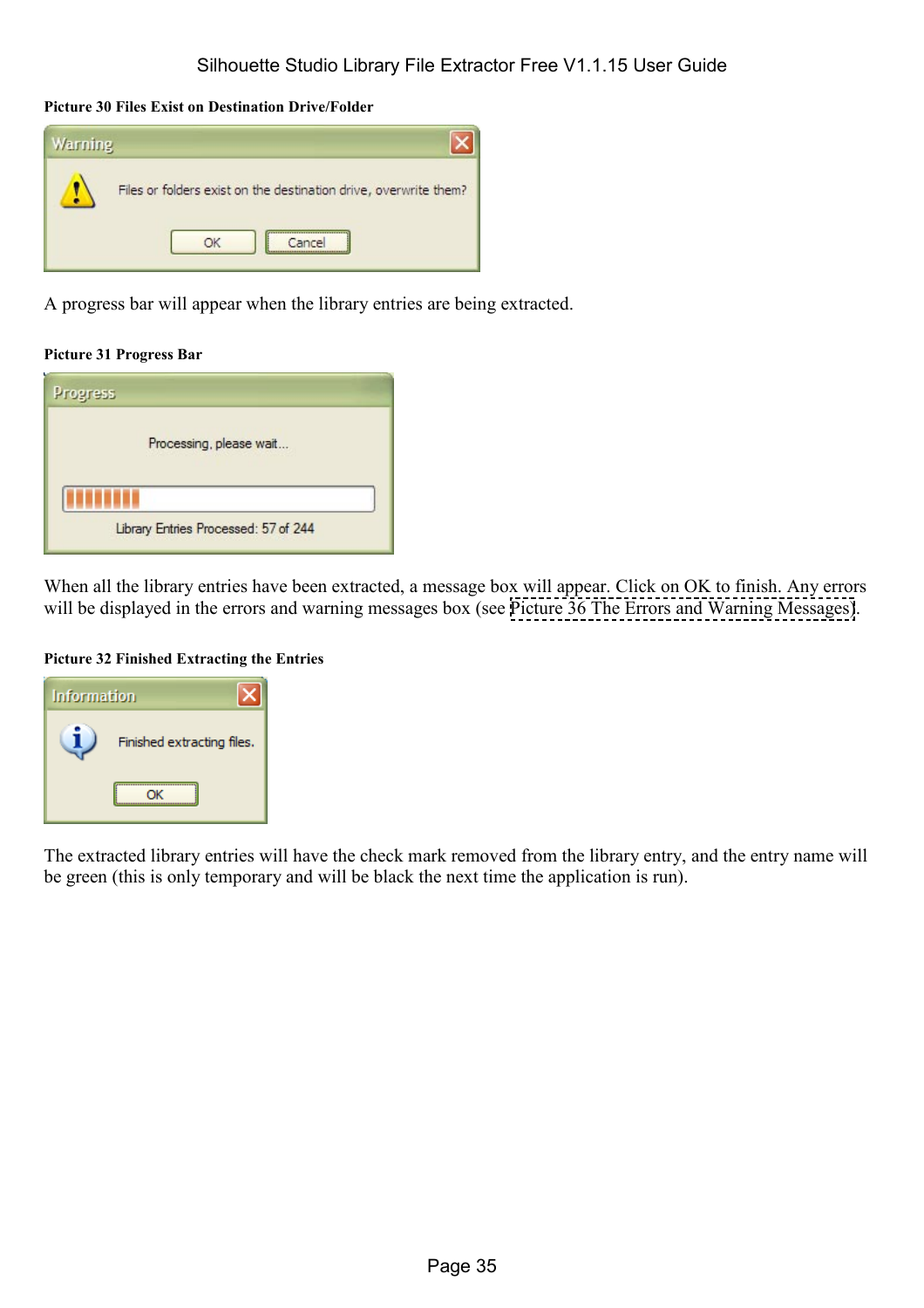<span id="page-35-0"></span>**Picture 33 The Extracted Library Entries Un-checked and Entry Name in Green (Non Cloud Version)** 

| Library Entries<br>Total Cloud Entries: 0 | Total Non-Cloud Entries: 376           | Collapse<br>Expand |
|-------------------------------------------|----------------------------------------|--------------------|
| <b>Downloads</b><br> ⊟…                   |                                        |                    |
|                                           | #1 dad folded card                     |                    |
| 2017                                      |                                        |                    |
| 3d cactus                                 |                                        |                    |
|                                           | 3d christmas omament                   |                    |
| 3d dreidel                                |                                        |                    |
| 3d star                                   |                                        |                    |
| 3d succulent                              |                                        |                    |
|                                           | a clean house is a happy house         |                    |
|                                           | a haunting we will go                  |                    |
|                                           | admit one ticket                       |                    |
|                                           | advent pocket banner                   |                    |
|                                           | alphabet printable                     |                    |
| antlers                                   |                                        |                    |
| april showers                             |                                        |                    |
| autumn                                    |                                        |                    |
|                                           | autumn leaves border                   |                    |
|                                           | autumn wheat                           |                    |
|                                           | baby it's cold outside print and frame |                    |
|                                           | back to school planner stickers        |                    |
| o.<br><b>Hollanna</b>                     |                                        |                    |
| Library Entries Selected: 0               |                                        |                    |

# **5.6 Extracted Files Folder**

This is what has been extracted from the library, GSD file, PNG thumbnail (post fixed with \_tn), Studio files and the file details in text files.

| Picture 34 The Extracted Files in the Destination Folder |  |  |
|----------------------------------------------------------|--|--|
|----------------------------------------------------------|--|--|

| <b>Folders</b>    | × | Name $\triangle$                       | Size   |
|-------------------|---|----------------------------------------|--------|
| SilhouetteLibrary | ∽ | 3d succulent.studio                    | 113 KB |
| Library<br>Θ      |   | Œ.<br>3d succulent, txt                | 1 KB   |
| <b>Downloads</b>  |   | 3d succulent_tn.png                    | 10 KB  |
| My Designs        |   | a haunting we will go studio           | 62 KB  |
| Untitled Folder   |   | $\mathbb{H}$ a haunting we will go.txt | 1 KB   |
| Patterns          |   | a haunting we will go_tn.png           | 6 KB   |
| Recycle Bin       |   | alphabet printable.studio              | 82 KB  |

The Silhouette Studio Library can contain entries that have the same name. The extracted files will be re-named by post fixing the file name with '(2)'. If there are three library entries called Flower, there will be re-named to: -

```
Flower.studio 
Flower.txt 
Flower_tn.png 
Flower (2).studio 
Flower (2).txt 
Flower tn (2).png
Flower (3).studio 
Flower (3).txt 
Flower_tn (3).png
```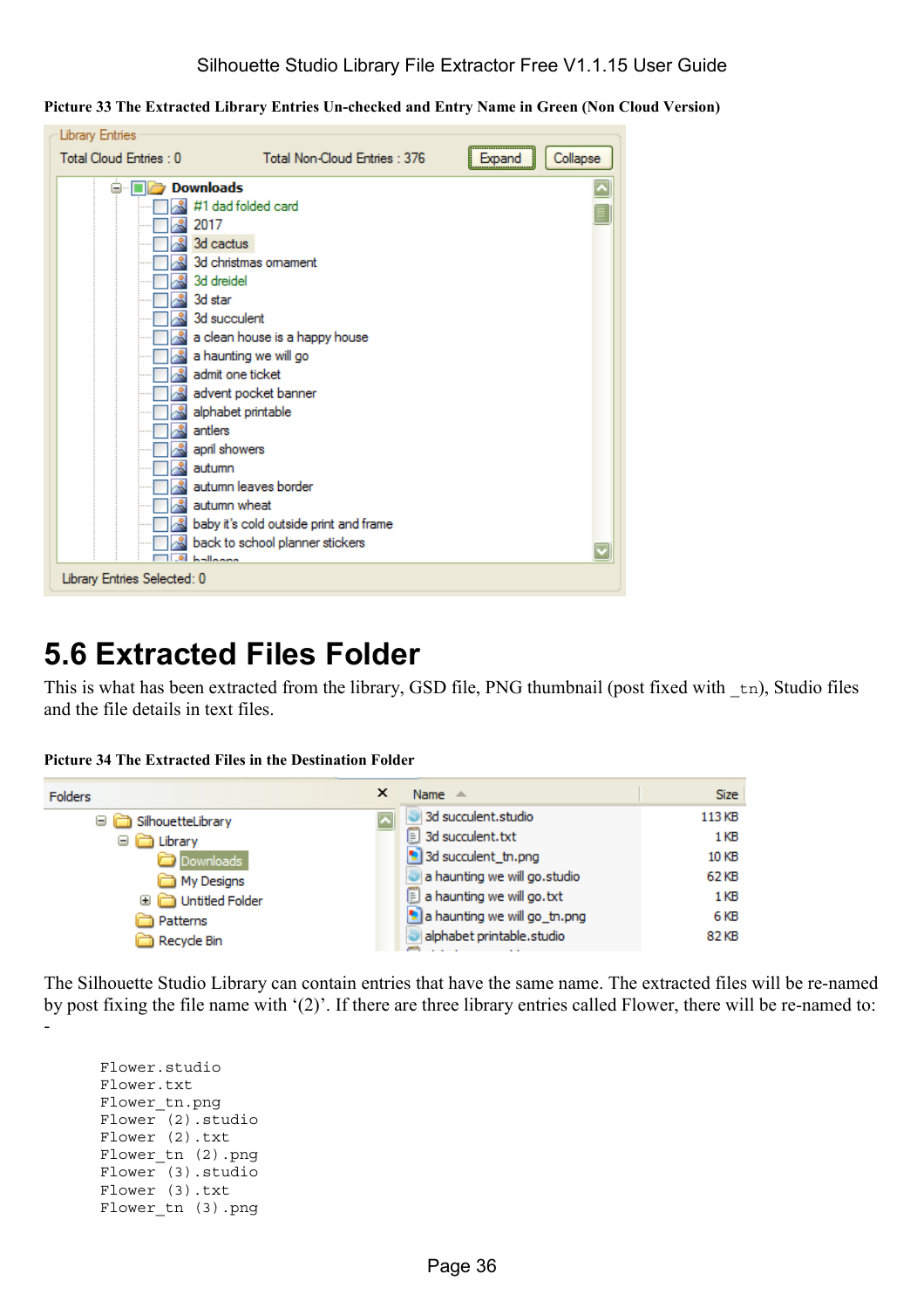## <span id="page-36-0"></span>**5.7 Other Errors**

- Cannot check the destination drive for existing files.
- Cannot delete the library entries errors and warnings log file.
- Cannot delete the library entries processed log file.
- Cannot write to the library entries errors and warnings log file.
- Cannot write to the library entries processed log file.
- Error creating the destination folder.
- The file cannot be written to disk.
- The library details file cannot be written to disk.
- The preview bitmap file cannot be written to disk.

# **5.8 Displaying the Log Messages**

The errors and warnings or library entries processed messages can be shown separately, by selecting the appropriate radio button in the 'Show Messages' group (see Picture 35 Selecting the Error and Warning or Library Entries Processed).

An error or warning message doesn't usually stop the library entry from being extracted, but an error message would mean that the extraction was not completed for the library entry, and there may be missing files.

#### **Picture 35 Selecting the Error and Warning or Library Entries Processed**



Two log files containing all the error and warning or library entries processed messages during extracting are saved in the destination folder as 'LibraryEntriesWithErrorsWarningsLog.txt' and 'LibraryEntriesExtractedLog.txt'.

#### **Picture 36 The Errors and Warning Messages**



There may be some files with the extension '.unknown'. These could not be auto detected, and may be of the supported library import types (the designer edition supports more file types).

Some of the error/warning messages that may appear after the library entries have been extracted.

```
Warning: Invalid characters in the filename have been replaced. 
  Non-Cloud\Library\Downloads\christmas/holiday tags to Non-
Cloud\Library\Downloads\christmas_holiday tags
```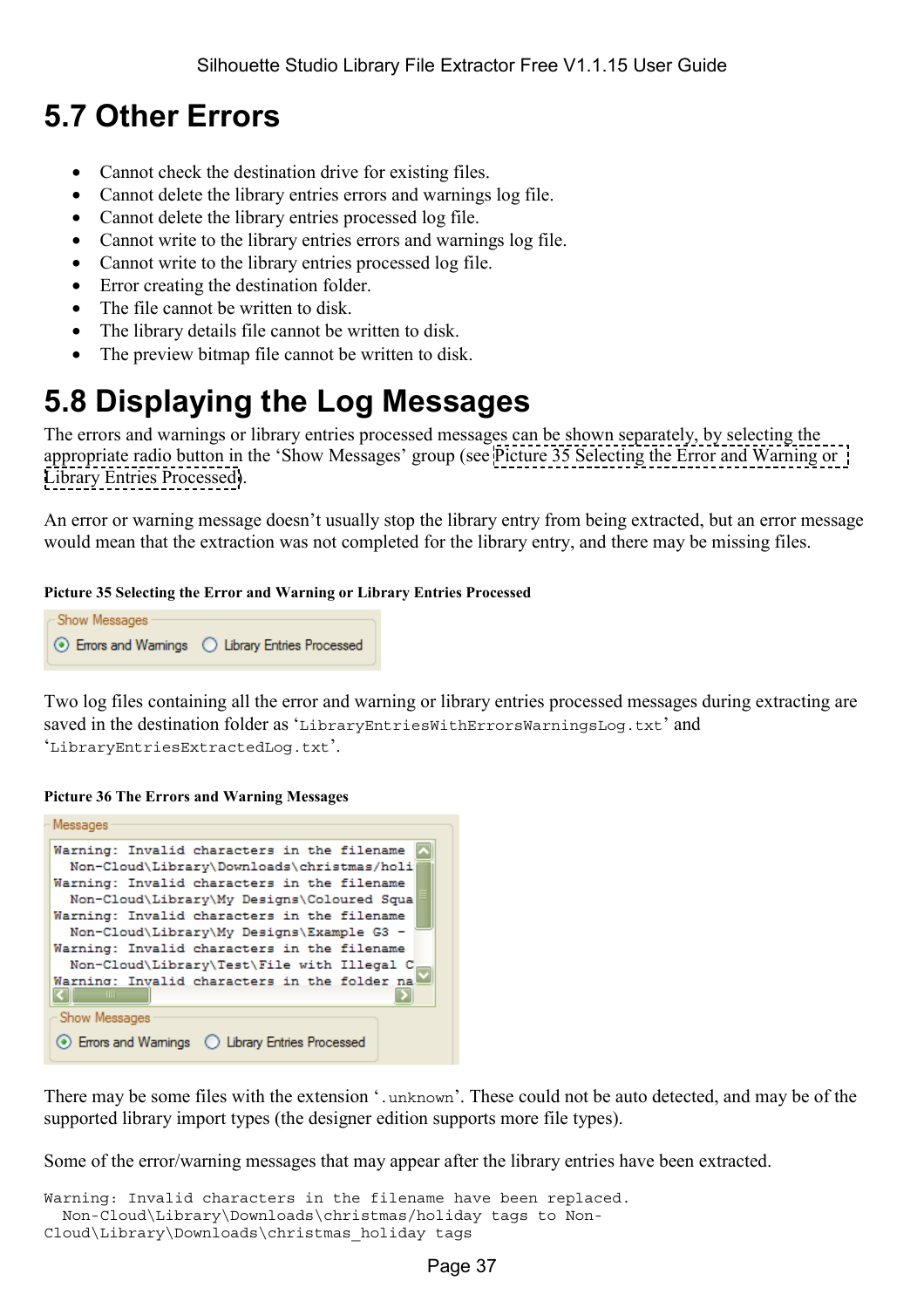```
Warning: Invalid characters in the filename have been replaced. 
  Non-Cloud\Library\My Designs\Coloured Squares - !"£$%^&*()_+ to Non-Cloud\Library\My 
Designs\Coloured Squares - !_£$%^&_()_+ 
Warning: Invalid characters in the filename have been replaced. 
  Non-Cloud\Library\My Designs\Example G3 - "&*<>?/\ to Non-Cloud\Library\My 
Designs\Example G3 - _&______ 
Warning: Invalid characters in the filename have been replaced. 
  Non-Cloud\Library\Test\File with Illegal Char '?' - Circle 40mm - Welded to Square 60mm 
to Non-Cloud\Library\Test\File with Illegal Char '_' - Circle 40mm - Welded to Square 
60mmWarning: Invalid characters in the folder name have been replaced. 
  M:\SilhouetteLibrary\Non-Cloud\Library\Test2? to M:\SilhouetteLibrary\Non-
Cloud\Library\Test2_
```
**Picture 37 The Library Entries Processed** 



This shows some of the Library Entries from the log file. It gives the library entries extracted and not extracted, as well as the total of each.

Note: There may be differences between the Library file count on the form, the count during extracting and the final total entries processed.

```
Library Entries Extracted Okay 371
Library Entries Extracted with Errors and Warnings 5 
Library Entries not Extracted 0
--------------------------------------------------------- 
Total 376 
Library Entries Okay 
-------------------- 
Non-Cloud\00000Patterns\c00481_209067 
Non-Cloud\00000Patterns\d53699 
Non-Cloud\00000Patterns\d64528 
. 
. 
. 
Library Entries with Errors and Warnings 
---------------------------------------- 
Non-Cloud\Library\Downloads\christmas/holiday tags 
Non-Cloud\Library\My Designs\Coloured Squares - !"£$' ^k () +
Non-Cloud\Library\My Designs\Example G3 - "&*<>?/\ 
Non-Cloud\Library\Test\File with Illegal Char '?' - Circle 40mm - Welded to Square 60mm 
Non-Cloud\Library\Test2?\s.studio 003
```
Library Entries not Extracted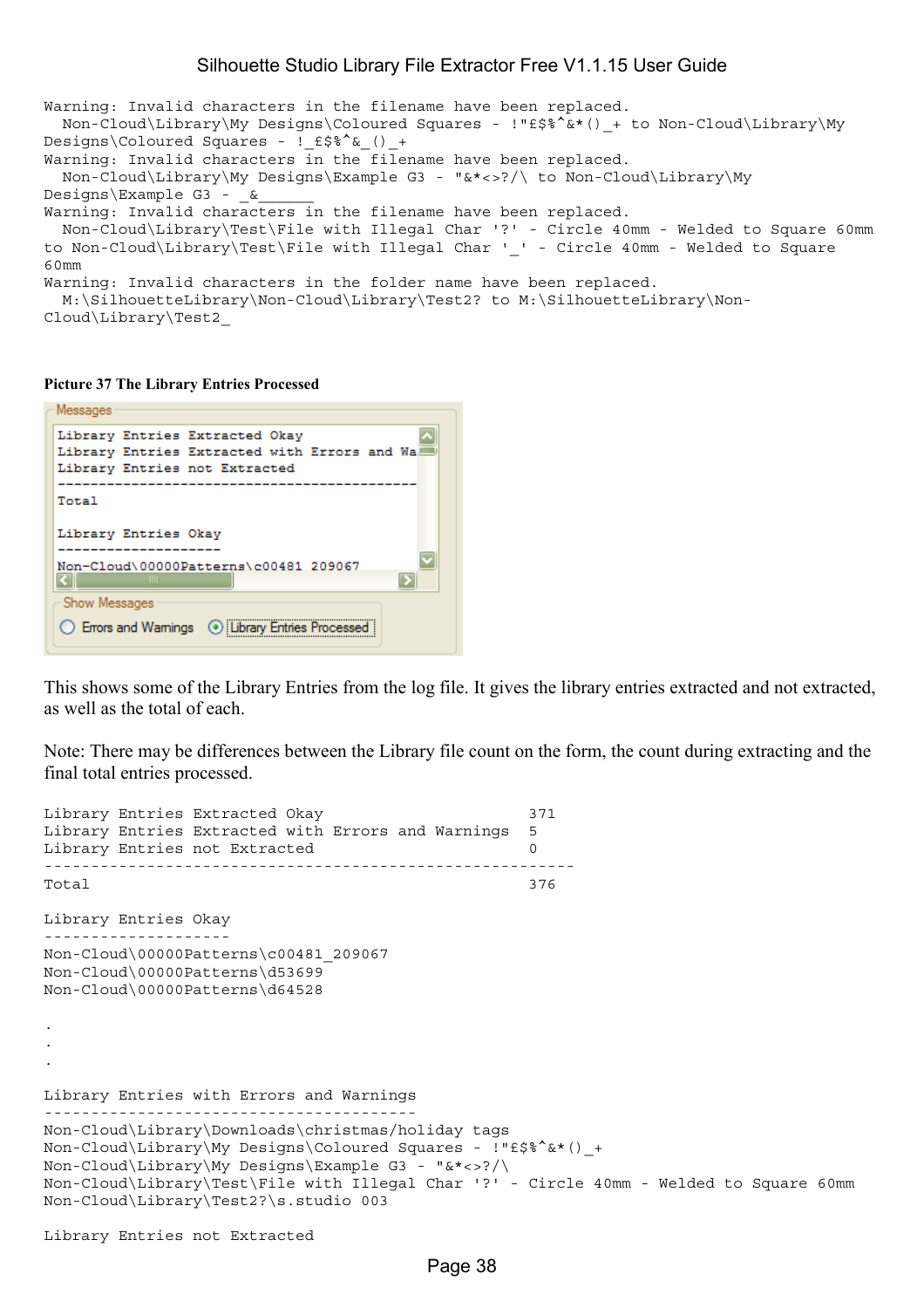-----------------------------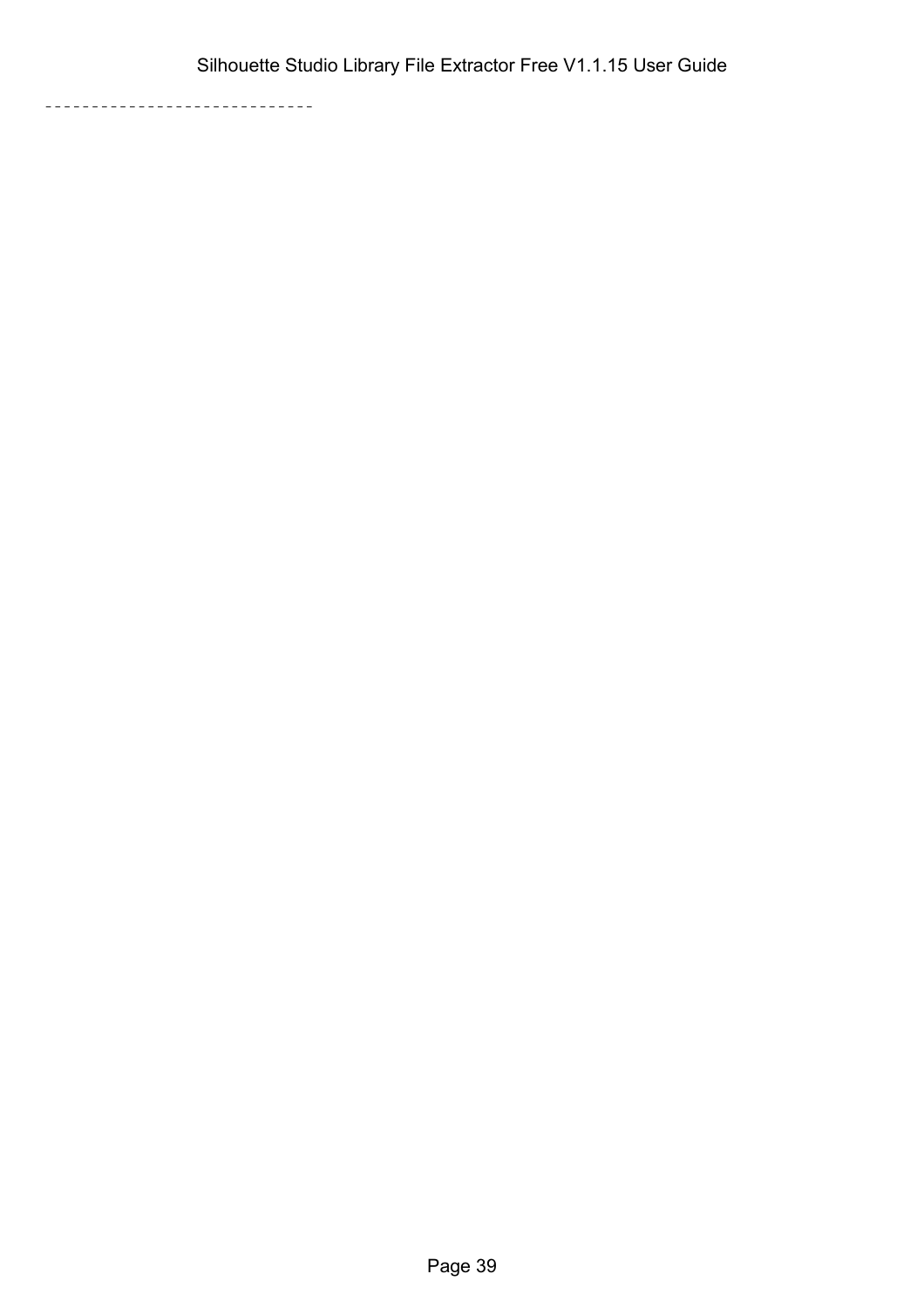# <span id="page-39-0"></span>**6. Acknowledgments**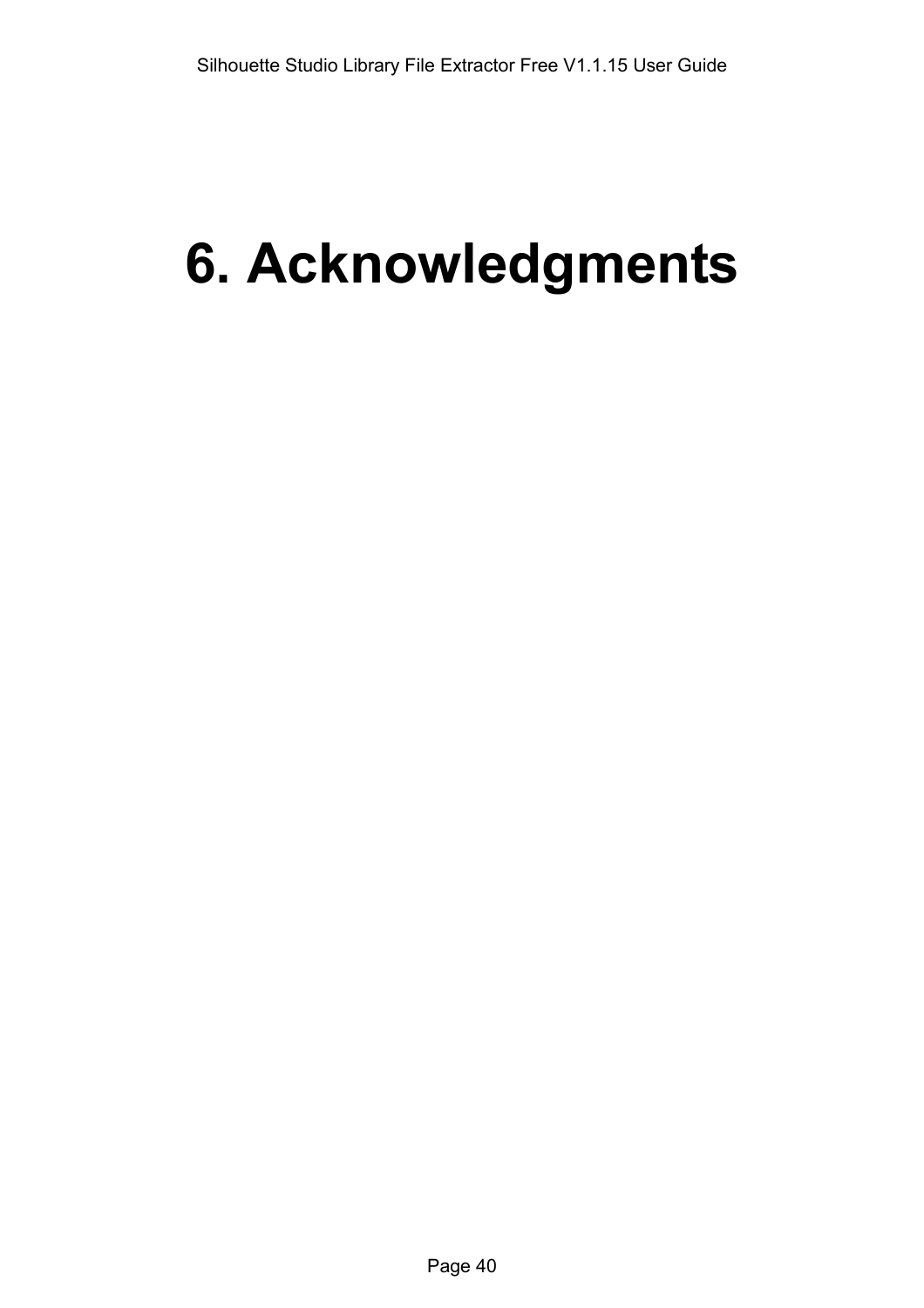<span id="page-40-0"></span>I would like to thank the following for their assistance whilst developing this application.

# **6.1 Demo/Free Release Testers**

Members of the Thyme Machines forum, [\(http://www.thymemachines.com\)](http://www.thymemachines.com/): -

- Helen Rich (crafty49)
- Gary Hawkins (Dragon Lord)
- $\bullet$  (Hazel P)
- Mary Pelling (Mary P)
- Lucy Gregg (Loopylass)
- And Others

Julie Flanagan, who has over 14,000 files in her Silhouette Studio library.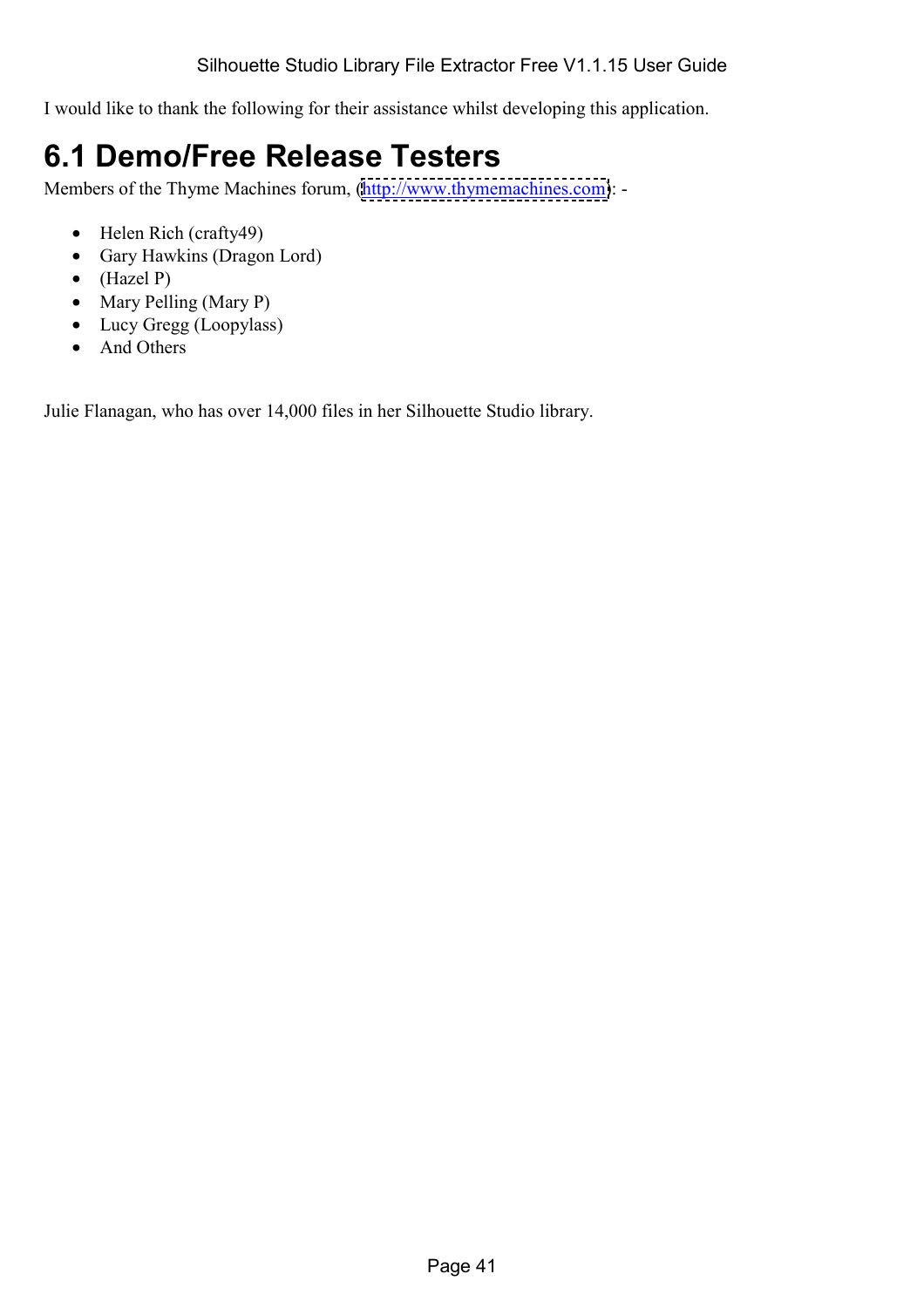# <span id="page-41-0"></span>**7. Appendix**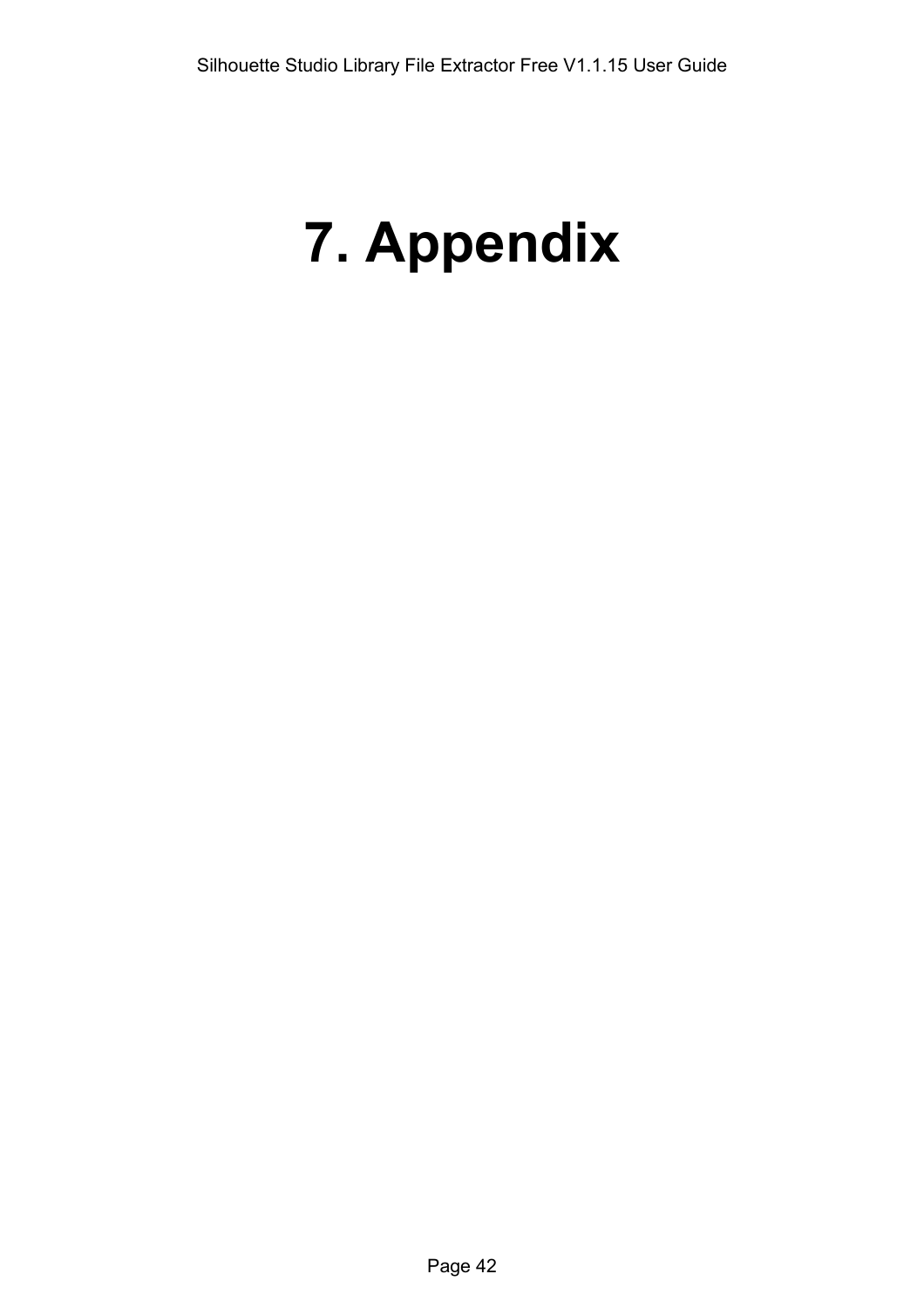# <span id="page-42-0"></span>**7.1 Un-Installing**

The Silhouette Studio Library File Extractor Free application can be un-installed from the Start Menu (see Picture 38 Un-installing from the Start Menu).

If there isn't a Silhouette Studio Library File Extractor Free Start Menu folder, the program can be un-installed from the Windows 'Add/Remove Programs' control panel.

It can also be un-installed from double clicking on the unins000.exe in the Silhouette Studio Library File Extractor Free installed folder. This is usually in the IdeasRUsSoftware\SilhouetteStudioLibraryFileExtractorFree folder.

Any extracted files will not be deleted.

#### **Picture 38 Un-installing from the Start Menu**



A confirmation pop-up message box will be displayed, click 'Yes' to install, and 'No' to cancel uninstall.

#### **Picture 39 Confirm Uninstall**



The Silhouette Studio Library Converter Free application has been successfully removed.

#### **Picture 40 Successfully Uninstalled**

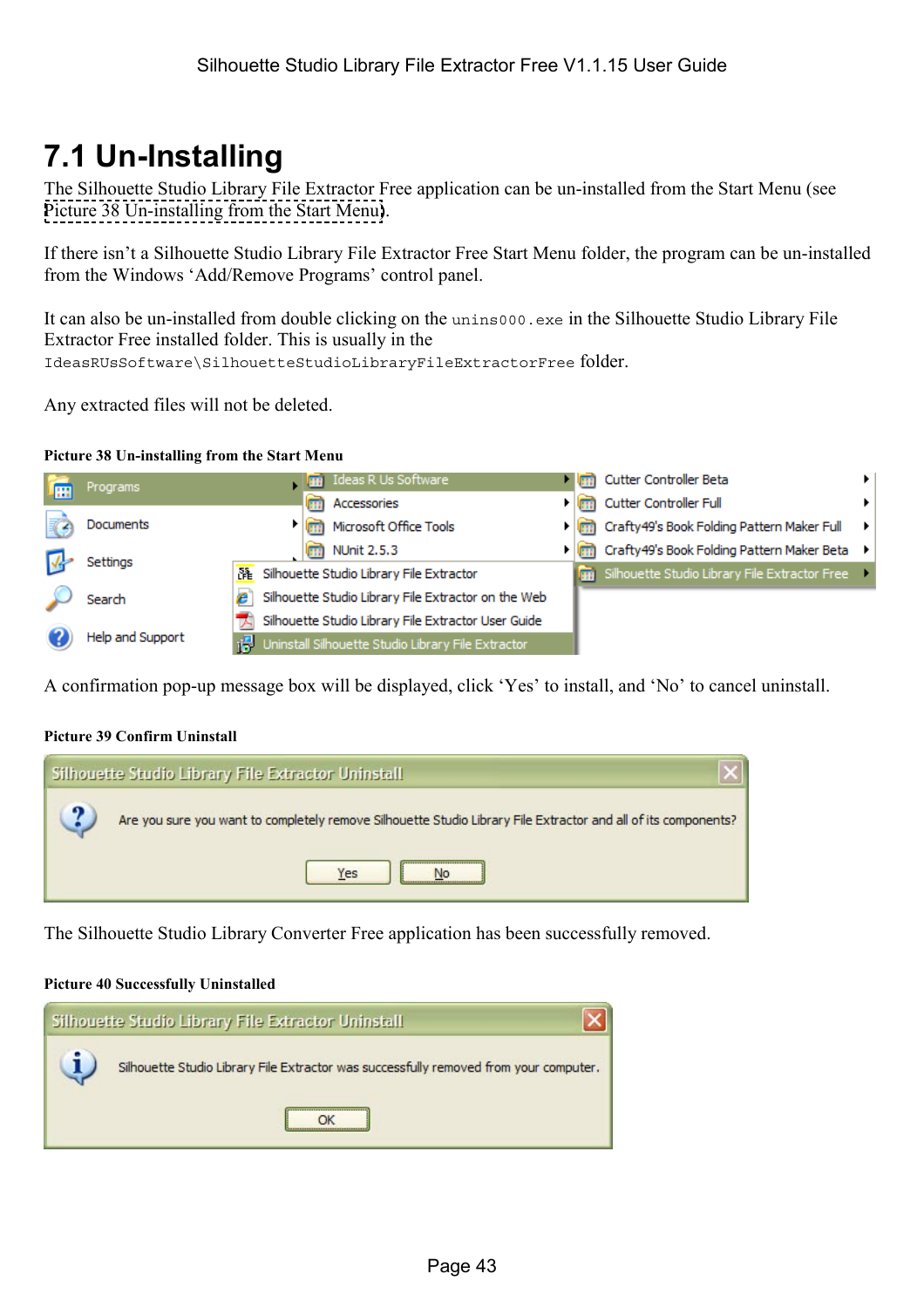# <span id="page-43-0"></span>**7.2 Keyboard Shortcuts**

Exit Program Alt + F4 Check for Updates  $Ctrl + U$ About F1

# **7.3 Previous Release Notes**

### **7.3.1 Changes Made in Version 1.1.00**

#### **7.3.1.1 New Features**

- Added a progress bar when reading in the Library Entries.
- A tree view folder and file type interface to support both Cloud and Non Cloud libraries, instead of the single/all library folder selector.
- Added some more support for Cloud libraries (reading some of the library entry details), but the entries will not be extracted.

### **7.3.1.2 Issues Fixed**

- Large libraries take a long time to load. Fixed.
- Some Library Entry details that had been changed where not correct. Fixed.
- HTML encoded characters in the library entry details description such as '&Amp', weren't decoded to '&'. Fixed.
- When both the scroll bars appear, the right scroll bar obscures the longest line of text. Added a line of '\*' that are longer by 5 than the longest line. Fixed.
- Replacing illegal filename/path name characters showed the replaced chars and not the actual characters. Fixed.

### **7.3.1.3 Improved**

Some of the error/warning messages have been changed.

# **7.3.2 Changes Made in Version 1.0.35**

### **7.3.2.1 New Features**

Versions of Silhouette Studio 3.7.026 and later have had the folder location changed to cloud52, and the library file structure changed. This has not yet been fully implemented, but any files in the 'Cloud' folder will be displayed, but cannot be extracted.

### **7.3.2.2 Issues Fixed**

- When the number of Library Entries was large, the main form didn't appear straight away, given the impression that the program wasn't working. It now appears straight away. Fixed.
- Entries in the errors/warnings list box could be selected, but not copied. They can no longer be selected/highlighted. Fixed.

# **7.3.3 Changes Made in Version 1.0.31**

### **7.3.3.1 Issues Fixed**

There was an error reading in the index file on Windows 7 64-bit. Fixed.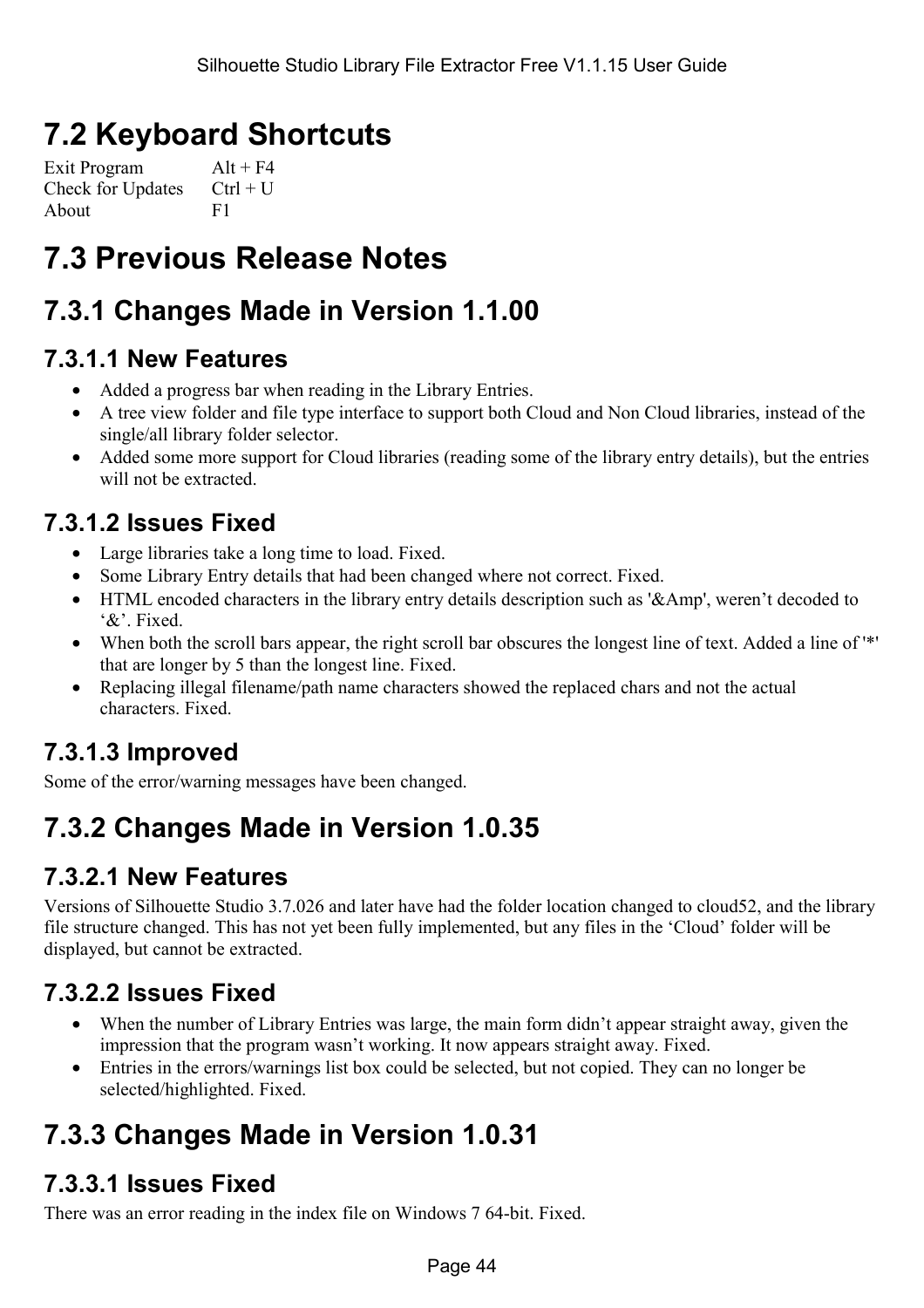## <span id="page-44-0"></span>**7.3.4 Changes Made in Version 1.0.30**

### **7.3.4.1 Issues Fixed**

- The method used to read the library files was wrong. This resulted in old library files being extracted when they had been moved to another folder. The index file is now used instead, which gives an accurate count of the library entries. Fixed
- When a Silhouette Studio Library system file didn't have any entries, an error occurred. Fixed.

#### **7.3.4.2 Improvements Made**

- The required disk space label has been change from whole mega bytes to the nearest 1/100 of a mega byte.
- On the progress form, the total number of library entries is shown, e.g. 1 of 250.

### **7.3.5 Changes Made in Version 1.0.20**

#### **7.3.5.1 New Features**

- Check for existing files on the destination drive, and to display a warning pop-up if any exist.
- A progress bar when files are being extracted.
- The design number is added the extracted library details text file. It is the same number that is used by the online Silhouette Studio store.
- The single log file is replaced with two log files. One that lists the library entries extracted, and one that lists the errors and warnings for the library entries. The form's radio buttons text has been renamed.

### **7.3.5.2 Issues Fixed**

- The extracted GST files were renamed to GSD files, now they are not renamed. Fixed.
- Some of the library entries didn't have any drawing/image file to extract. Fixed.
- Some of the library entries don't have a bitmap preview. Fixed.
- Library entries having the same name were overwritten. Now they are renamed. Fixed.
- Library folder names may contain illegal characters when converted to system folder names, causing an error. Fixed.
- An 'Unknown' category code in the library detail may have caused an error. Fixed.
- Some library entries don't have all the library details (missing artist name, etc). A missing library entry name will use the design number instead. Fixed.
- When the library entry details are changed in Silhouette Studio, two external files are used to store these changes (changes to the library entry name are also stored in them). These changes are now read in and applied to the extracted library entry details. Fixed.

### **7.3.5.3 Improvements Made**

- Prefixed the invalid characters warning messages with 'Warning'.
- Changed the text in the messages list box to a fixed space font.

# **7.3.6 Changes Made in Version 1.0.00**

The version change jump is to coincide with the Free release version.

### **7.3.6.1 New Features**

- Added a menu item for User Guide in the Help menu.
- Added a menu item for the Installation Folder in the Help menu.
- Added a 'Product Brand' icon to the .exe file and to the main form.